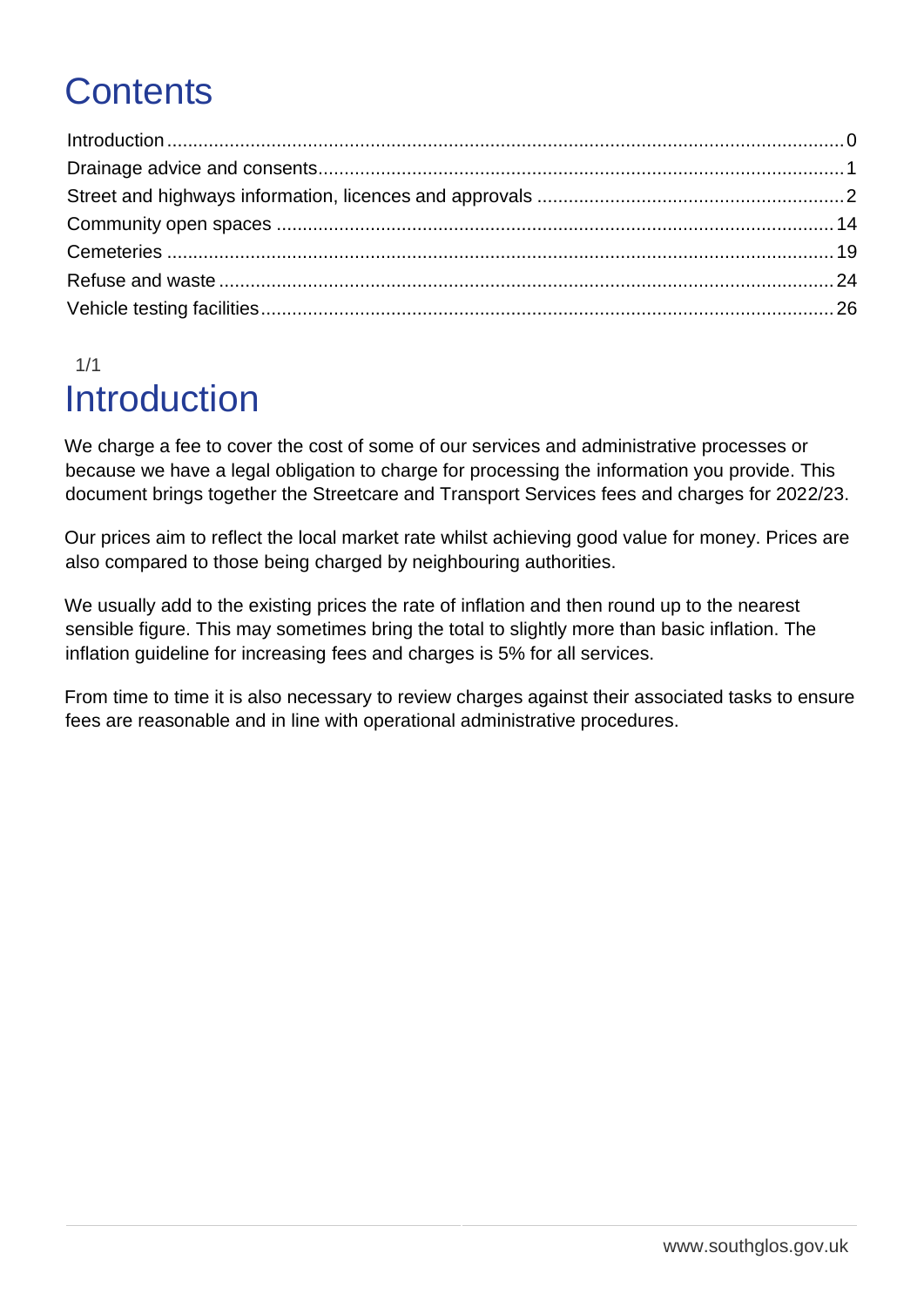### <span id="page-1-0"></span>Drainage advice and consents

| <b>Land Drainage Consent applications</b><br>Land Drainage Act 1991                  |                   |
|--------------------------------------------------------------------------------------|-------------------|
| Consent to work on an ordinary watercourse<br>Fee set by Land Drainage Consent (s23) | £50 per structure |

| Drainage pre-planning                             |                |                                                |
|---------------------------------------------------|----------------|------------------------------------------------|
| consultation<br>Propose to charge the same as LPA | Written advice | Additional hourly rate after<br>written advice |
| <b>Super Major applications</b>                   | £1,562.00      | £154.90**                                      |
| Major applications                                | £547.50        | £154.90**                                      |
| Minor development                                 |                |                                                |
| $\cdot$ Type 1                                    | £130.90        | n/a                                            |
| $\cdot$ Type 2                                    | £311.00        | £154.90**                                      |
| Householder development                           | £38.10         | n/a                                            |

\*\* For Major/Super Major Application, we can arrange an initial scoping discussion of 30 minutes with a drainage engineer free of charge. This can be a meeting or telephone conversation.

[Find out more on our website](http://www.southglos.gov.uk/environment/drainage-and-flood-risk-management/)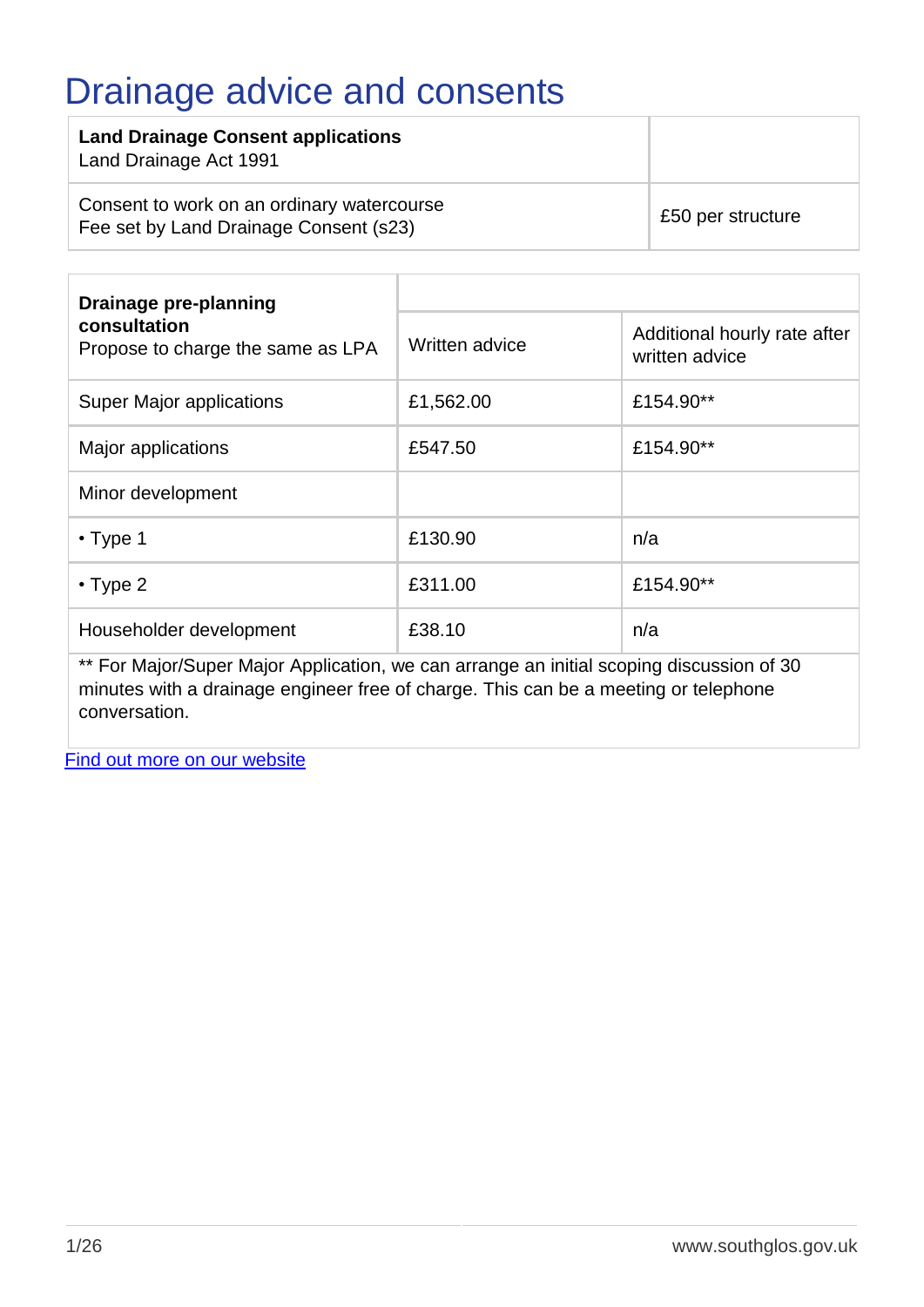# <span id="page-2-0"></span>Street and highways information, licences and

### approvals

#### **Adoption of new roads - Agreement fees**

Highways Act 1980 (s38) and Town and Country Planning (s106)

| <b>Scheme Value</b>  | <b>Supervision Fee</b>               |                    |
|----------------------|--------------------------------------|--------------------|
|                      | <b>Percentage of scheme</b><br>value | <b>Minimum fee</b> |
| Up to £49,999        | 15%                                  | £1,050             |
| £50,000 to £99,999   | 10%                                  | £7,875             |
| £100,000 to £199,999 | 7%                                   | £10,500            |
| £200,000 and above   | 6%                                   | £14,700            |

1. Application fee is a **minimum** of £1,050 (deductible from actual fee) to cover initial comments and project commissioning

2. These fees exclude safety audits, traffic orders, testing and commuted sums

3. The Agreement must be completed and full supervision fee paid prior to commencement of construction

4. A legal and administration fee of 15% of the supervision fee (or a minimum of £1,050) is to be paid to prepare the legal agreement

5. Repeat Technical Approval re-submissions checks and excessive re-inspections will be charged on an agreed sum or a minimum of actual cost invoiced on a monthly basis cost, plus

15%

See [Adoption of new roads](http://www.southglos.gov.uk/transport-and-streets/streets/adoption-of-new-roads/)

#### **Street Works – Advance Payments Code (APC)**

Highways Act 1980 (Sections 219 to 225)

| <b>Scheme Value</b>  | <b>Supervision Fee</b>               |                    |  |
|----------------------|--------------------------------------|--------------------|--|
|                      | <b>Percentage of scheme</b><br>value | <b>Minimum fee</b> |  |
| Up to £49,999        | 15%                                  | £1,050             |  |
| £50,000 to £99,999   | 10%                                  | £7,875             |  |
| £100,000 to £199,999 | 7%                                   | £10,500            |  |
| £200,000 and above   | 6%                                   | £14,700            |  |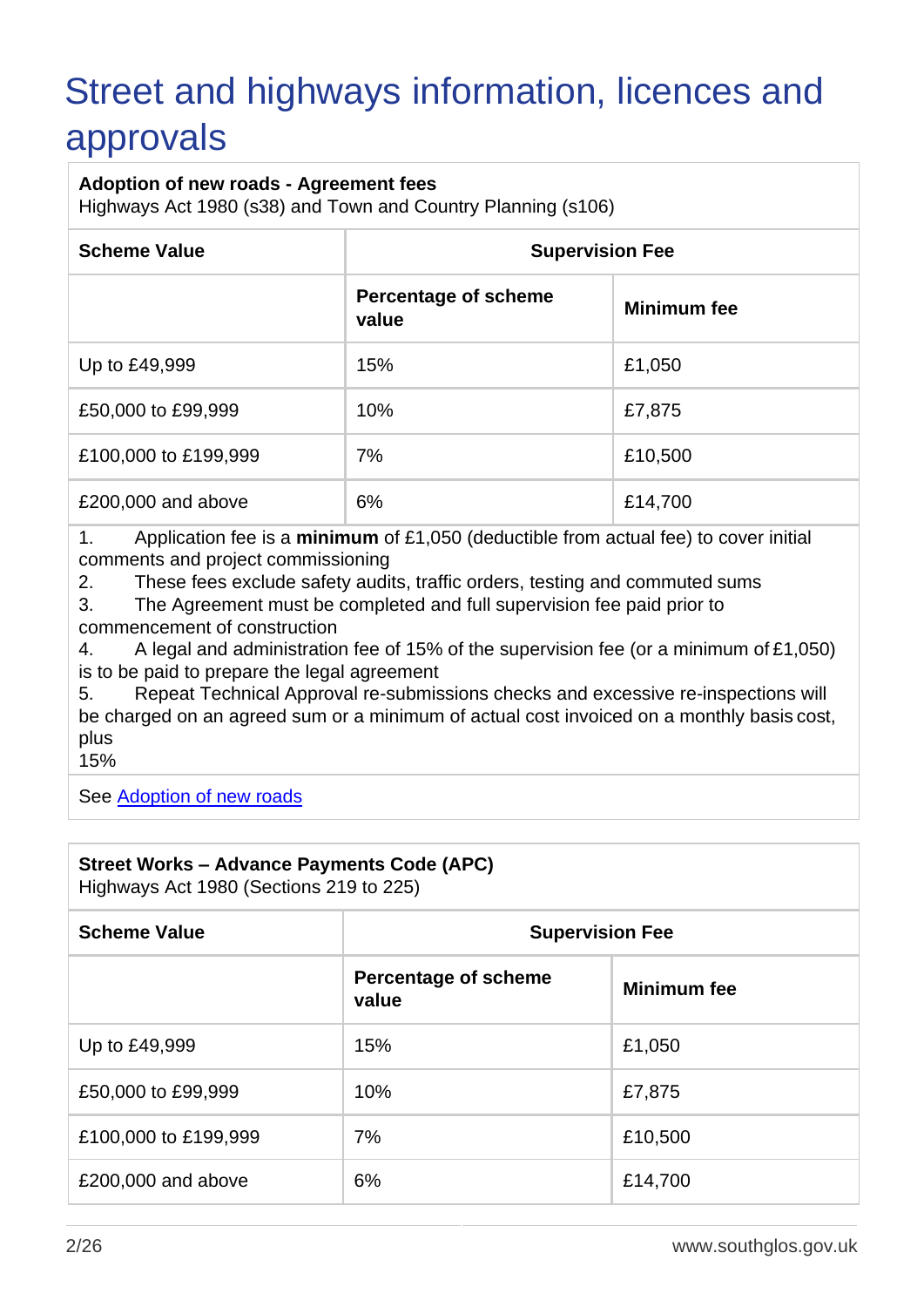Notes:

 $1<sub>1</sub>$ The valuation bond for the Street Works shall reflect reasonable costs for the Highway Authority to carry out the works should the developer default. This valuation will include such items as the estimated construction costs, fees and an allowance (15%) for a contract contingency sum

The bond can either be received as a cash bond or surety as per the provisions of the  $2.$ Highways Act 1980

 $3.$ In addition to the statutory exemptions, streets with fewer than six dwellings will be exempt from an APC as they are generally ineligible for adoption as publicly maintainable highway

| <b>Street naming and numbering</b><br>Public Health Act 1925 (s17 - 19)<br>Towns Improvement Clauses Act 1847 ss21,64 & 65 |         |
|----------------------------------------------------------------------------------------------------------------------------|---------|
| Initial design (per property)                                                                                              | £62.00  |
| Re-naming/numbering if a development layout is changed after the initial design<br>has been completed                      | £111.10 |
| See Street names, numbers, nameplates and the list of streets                                                              |         |

| <b>Business, Education, Leisure and Tourism Signs</b><br>Road Traffic Regulation Act 1984 (s65)                                                             |                                                                      |
|-------------------------------------------------------------------------------------------------------------------------------------------------------------|----------------------------------------------------------------------|
| Non-refundable application fee for a road sign<br>directing visitors to a particular business, leisure,<br>tourist destination or educational establishment | £198.60                                                              |
| Manufacture of the sign and its installation                                                                                                                | Installation costs plus 25% admin,<br>20% future maintenance and VAT |
| See Business, Education and Leisure Signs                                                                                                                   |                                                                      |

### **New vehicular access from the highway – single private residence** New Roads and Street Works Act (S50) • Initial site visit (non-refundable fee) | £73.90 • Provision of the specification and the consent for  $\Bigg|$  £147.70 the works Notes: 1. This does not include the construction costs

2. Planning permission will be required for new accesses from classified roads

3. The crossing must be installed in accordance with the SGC Specification and may be undertaken by a contractor of your choice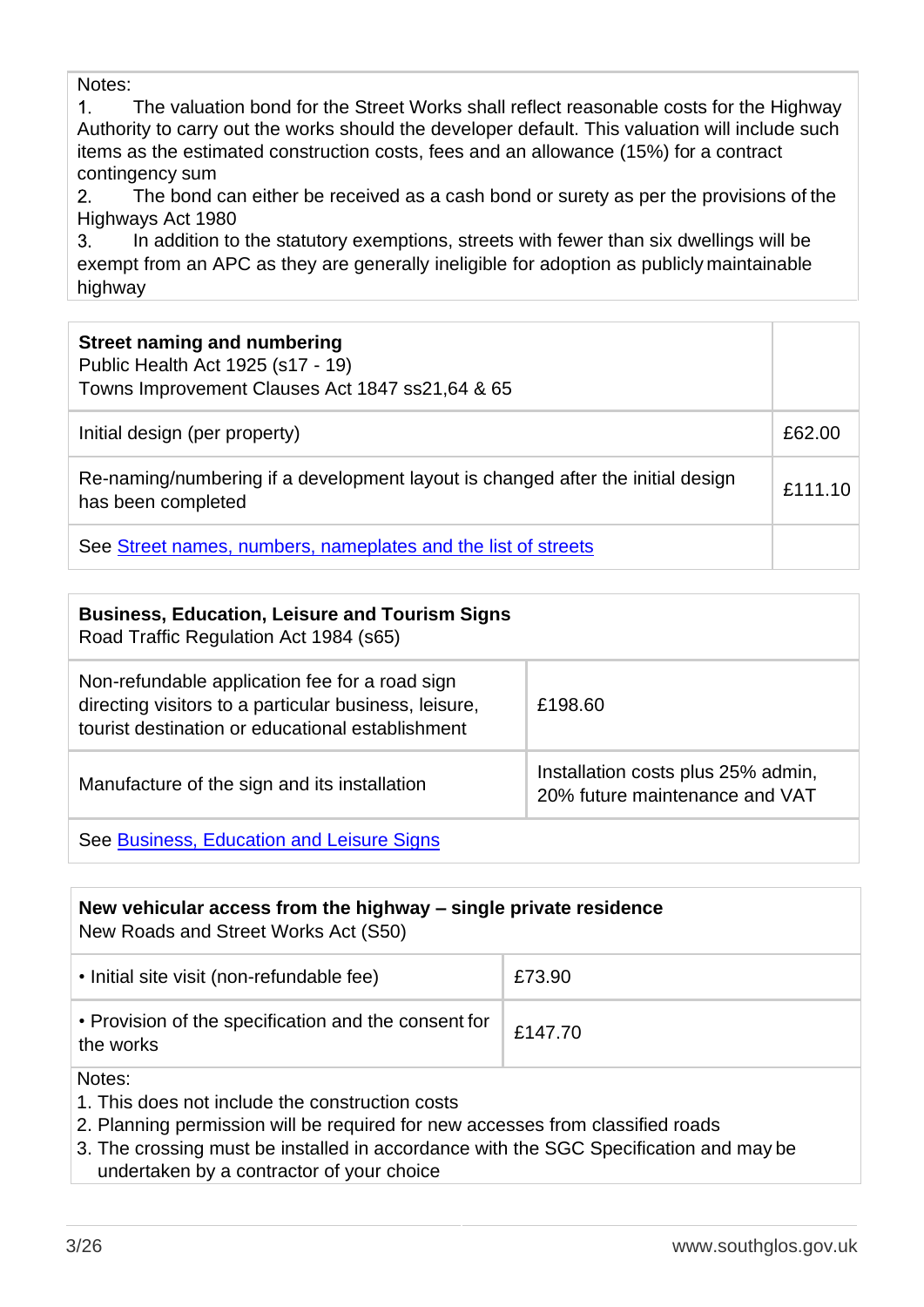### **New vehicular access from the highway – multiple residences and commercial premises**

Highways Act 1980 (s184)

| • Approval and licence | £1342.90 |
|------------------------|----------|
|                        |          |

See [S184](http://www.southglos.gov.uk/documents/Section-184-Licence-Application.pdf) application on Website

#### Notes:

1. This does not include the construction costs.

2. Planning permission will be required for new accesses from classified roads

3. This only covers work within the existing public highway. A S38 agreement will be

required to dedicate new highway

| Legal agreement searches                                                                                                 |                           |
|--------------------------------------------------------------------------------------------------------------------------|---------------------------|
| Sourcing and copying agreements<br>(Upfront payment for providing any third party with a copy of the legal<br>agreement) | £111.30<br>$(inc \, VAT)$ |

| Street cafés – tables and chairs   |                        |  |  |
|------------------------------------|------------------------|--|--|
| Highways Act 1980 (s115)           |                        |  |  |
| • Standard annual charge           | £107.20                |  |  |
| • Plus a rate based on the<br>area | £13.40/ $m^2$ per year |  |  |

#### **Street parties, road races and other special events on the Highway**

Licences are required to close roads and allow sporting events, parties or parades:

• sporting and leisure events on the highway will require the use the Road Traffic Regulation Act

1984 (for example cycle races, triathlons, running races)

• events involving processions, rejoicing, illuminations or 'thronging' will generally use the Town

Police Clauses Act 1847 (such as carnivals, Remembrance Day events)

| • Temporary event notice                                                      | £31.00         |
|-------------------------------------------------------------------------------|----------------|
| • Generally liaison regarding traffic management,<br>signage and other advice | Free of charge |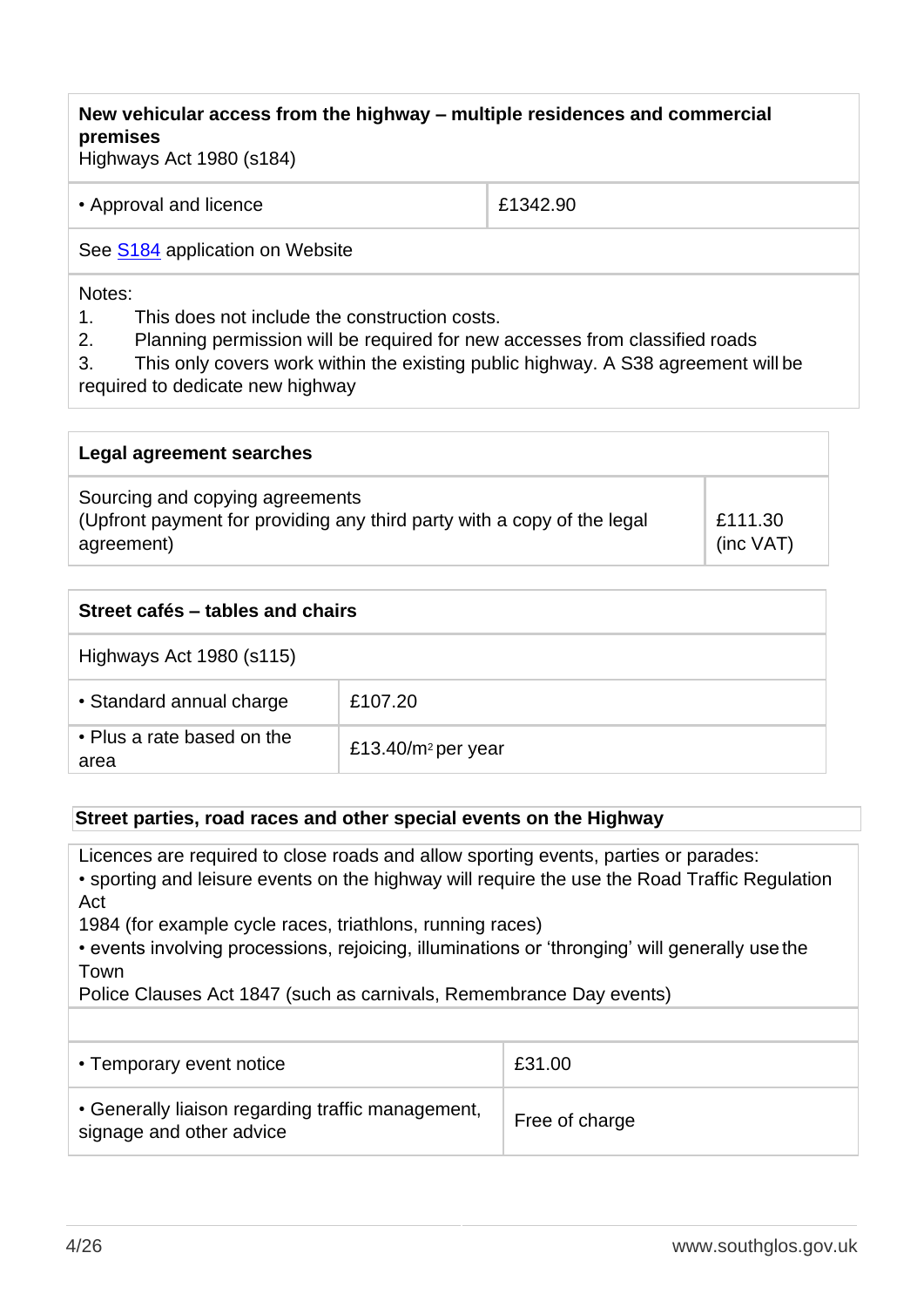Actual cost plus 15% admin cost plus VAT

See [temporary event notice](https://www.southglos.gov.uk/business/licences-and-street-trading/licence-alcohol-and-entertainment/licensing-temporary-event-notices/)

| <b>Streetworks Permit Scheme</b>                                                             |                          |                                                                |                                                             |                                                  |
|----------------------------------------------------------------------------------------------|--------------------------|----------------------------------------------------------------|-------------------------------------------------------------|--------------------------------------------------|
|                                                                                              | <b>Main Roads</b>        |                                                                |                                                             | <b>Minor Roads</b>                               |
| Reinstatement<br>category of street                                                          | 0, 1 and 2               | 3 and 4                                                        |                                                             | 3 and 4                                          |
| Street designated as<br>traffic sensitive or not                                             | All streets              | Traffic sensitive at some<br>times/locations                   |                                                             | Non traffic sensitive at any<br>time or location |
| Time and location of<br>activity                                                             | Any time and<br>location | Any part within<br>traffic sensitive<br>times $/$<br>locations | Wholly within non<br>traffic sensitive<br>times / locations | Any time and location                            |
| <b>Provisional Advance</b><br>Authorisation                                                  | £105*                    | £105                                                           | £75                                                         | £75                                              |
| Major Works - over 10<br>days and all major<br>works requiring a<br>traffic regulation order | £240*                    | £240                                                           | £150                                                        | £150                                             |
| Major works<br>4 to 10 days                                                                  | £130*                    | £130                                                           | £75                                                         | £75                                              |
| Major works<br>up to 3 days                                                                  | £65*                     | £65                                                            | £45                                                         | £45                                              |
| <b>Standard Activity</b>                                                                     | £130*                    | £130                                                           | £75                                                         | £75                                              |
| <b>Minor Activity</b>                                                                        | £65*                     | £65                                                            | £45                                                         | £45                                              |
| <b>Immediate Activity</b>                                                                    | £60*                     | £60                                                            | £40                                                         | £40                                              |

 $*$  A discount will be applied where works are undertaken wholly outside of traffic sensitive times on Traffic Sensitive Streets.

Note: That in line with the Permit Authorities policies and procedures, the above fees will be reviewed on an annual basis.

For full details see [Permit Scheme](https://consultations.southglos.gov.uk/gf2.ti/f/1026466/50239077.1/DOCX/-/South_Glos_Permit_Scheme_Final_5.docx)

#### **Streetworks Licence (Section 50)**

New Roads and Street Works Act (s50)

See Streetworks Licence application pack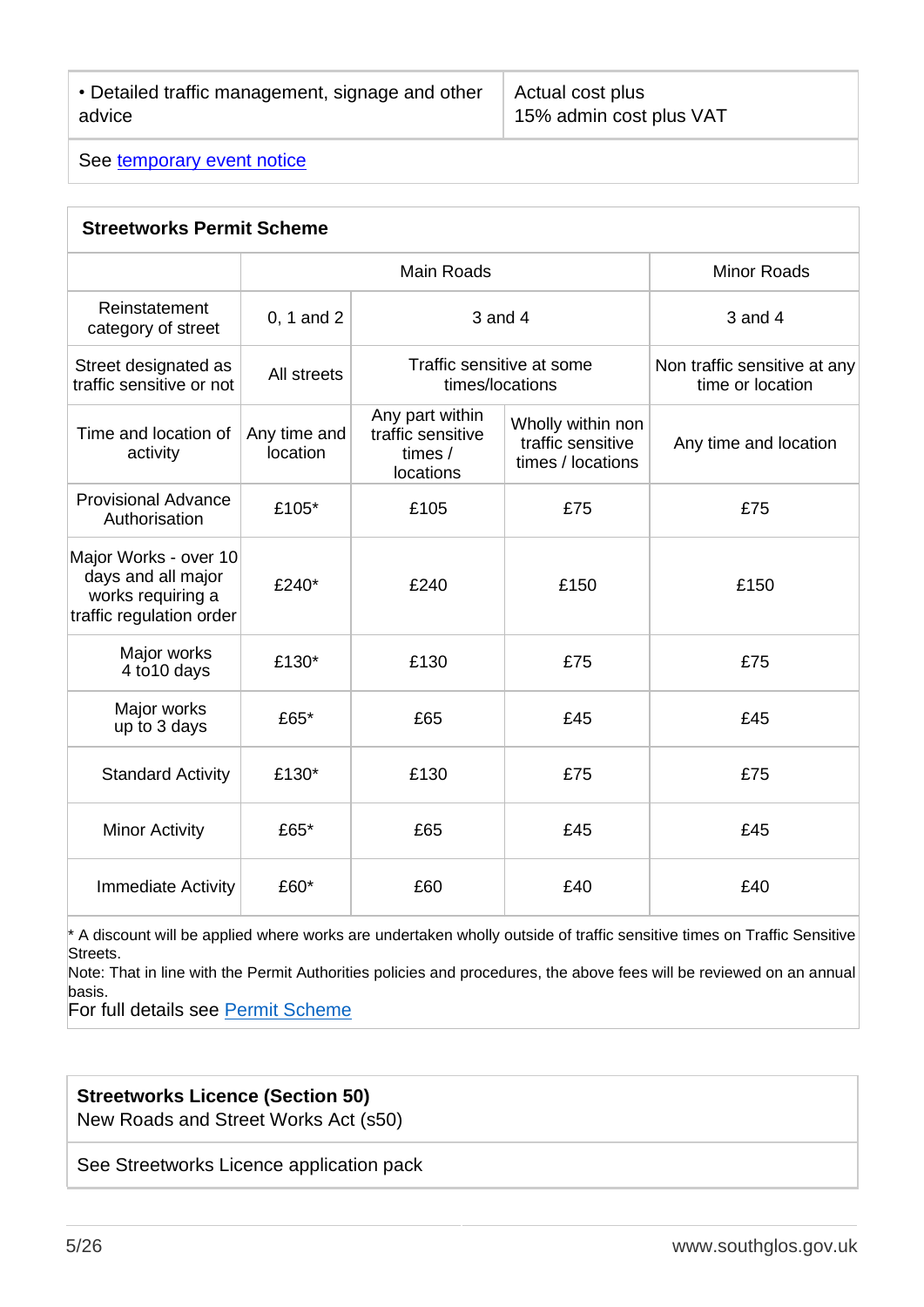| • Licence for new apparatus                  | £495.80 |
|----------------------------------------------|---------|
| • Licence for maintaining existing apparatus | £361.80 |
| See Road Opening Licence - Section 50        |         |

| Placing a crane on, or over-sailing, the Highway Highways Act 1980 (s178) |         |  |
|---------------------------------------------------------------------------|---------|--|
| • Permission is required to place a crane, or other machinery on a road   | £238.70 |  |

| <b>Placing a cherry picker on, or over-sailing, the Highway Highways Act 1980 (s178)</b> |        |  |
|------------------------------------------------------------------------------------------|--------|--|
| • Permission is required to place a cherry picker on a road                              | £74.10 |  |

| Placing building materials on the Highway<br>Highways Act 1980 (s139)           |                                                                                                                                                                                                                            |  |
|---------------------------------------------------------------------------------|----------------------------------------------------------------------------------------------------------------------------------------------------------------------------------------------------------------------------|--|
| A licence is required to place building materials on the footway or carriageway |                                                                                                                                                                                                                            |  |
| Normal<br>£74.10                                                                |                                                                                                                                                                                                                            |  |
| £148.10<br>Retrospective                                                        |                                                                                                                                                                                                                            |  |
| Notes:                                                                          | A licence can be valid for any period between one day and<br>28 days; for longer periods extra applications should be made<br>Only one skip will be allowed on site at any one time except<br>in exceptional circumstances |  |

| <b>Abnormal loads</b><br>The Road Vehicles (Authorisation of Special Types) (General) Order 2003                                        |                |                                             |  |
|-----------------------------------------------------------------------------------------------------------------------------------------|----------------|---------------------------------------------|--|
| A haulier must obtain approval from SGC before moving any abnormal load on the Highway.                                                 |                |                                             |  |
| • Generally liaison and advice                                                                                                          | Up to one hour | Free of charge                              |  |
|                                                                                                                                         | Over one hour  | Actual cost plus 15% admin<br>cost plus VAT |  |
| • Detailed traffic management, signage and other advice,<br>and the removal and re-installation of any street signs of and<br>furniture |                | Actual cost plus 15% admin<br>cost plus VAT |  |
| See Abnormal loads                                                                                                                      |                |                                             |  |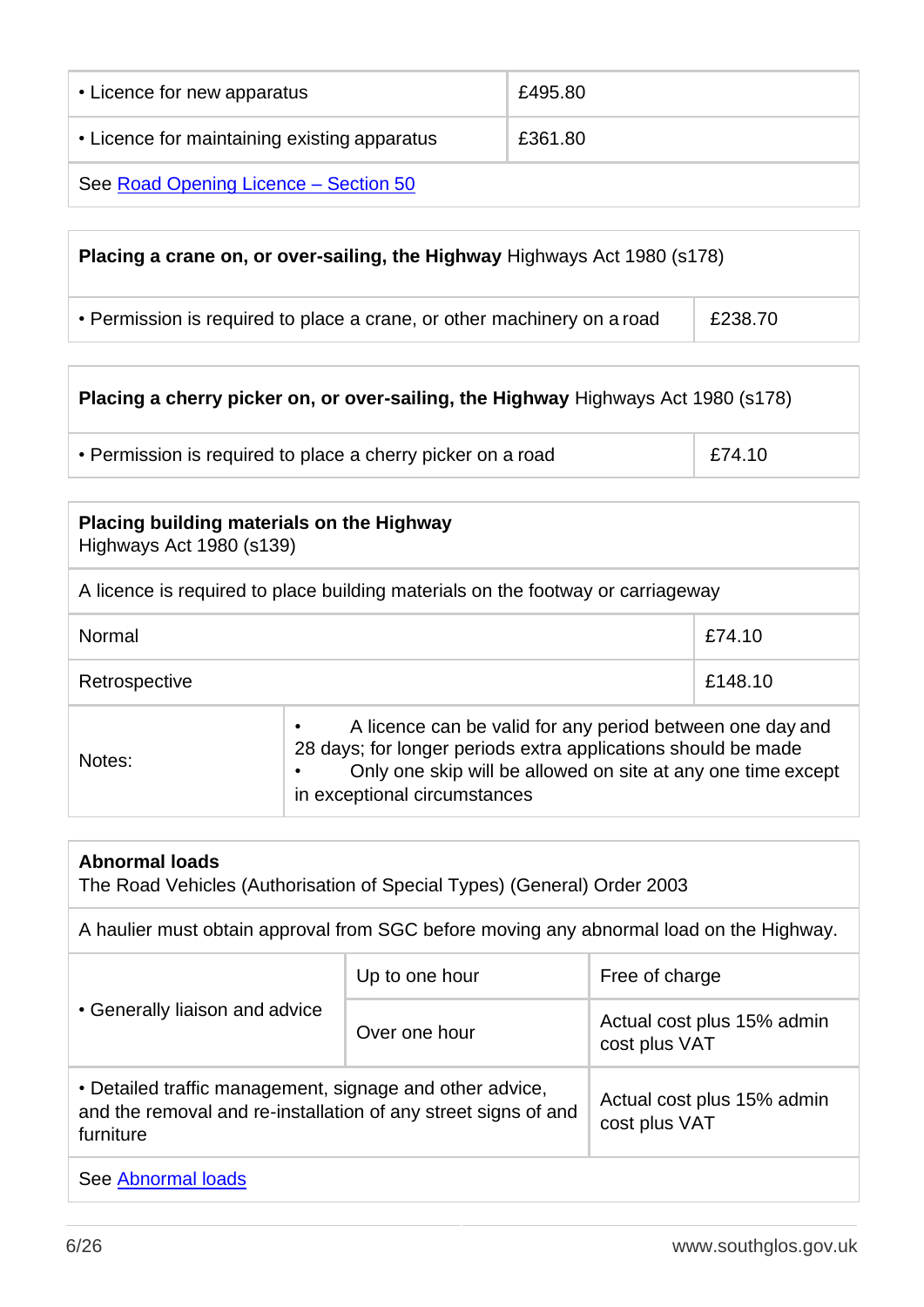#### **Traffic Regulation Orders**

#### **Temporary Traffic Orders (Road Closures) Application**

#### **Why do I need one?**

Temporary Traffic Orders are needed for any road closures, footway closures, speed restrictions, weights restrictions and no parking/no waiting orders.

#### **How will long will it take?**

The applicant must give 3 months notification to the local Authority. This allows the legal process for the road closure to be completed. We cannot grant tacit consent as there are statutory time limits to be adhered to in issuing of licences.

If the Closure is urgent you must contact the Street Works team immediately on [streetworks@southglos.gov.uk](mailto:streetworks@southglos.gov.uk)

| <b>Temporary Traffic Regulation Orders</b><br>Road Traffic (Temporary Restrictions) Procedure Regulations<br>1992 |                      |
|-------------------------------------------------------------------------------------------------------------------|----------------------|
| • up to 28 days                                                                                                   | £2110.70             |
| • over 28 days                                                                                                    | £3517.40             |
| <b>Extension to Closure Order</b><br>(Used to extend order from 6 months to 18 months)                            | £914.60              |
| <b>Road Closure Notices:</b><br>up to 5 days (or up to 21 days for emergency closures)                            | £279.30              |
| <b>Manual Input Street Works Notice</b>                                                                           | £24.50               |
| Permanent Traffic Regulation Orders and Stopping Up Licence:<br>Includes any advertising/court fees as applicable | Actual cost plus VAT |
| See Road closure notices                                                                                          |                      |

| <b>Highway Searches</b><br>Also applies to <b>Public Rights Of Way</b> searches                                              |        |
|------------------------------------------------------------------------------------------------------------------------------|--------|
| Personal search which involves a visit to section or information given over the<br>phone or supply of coloured plan by email | £32.50 |
| Additional information supplied following initial enquiry (no plan), i.e. after search,<br>by letter or email                | £51.20 |
| Additional information supplied following initial enquiry, i.e. after search, by letter or<br>email, with marked plan        | £71.90 |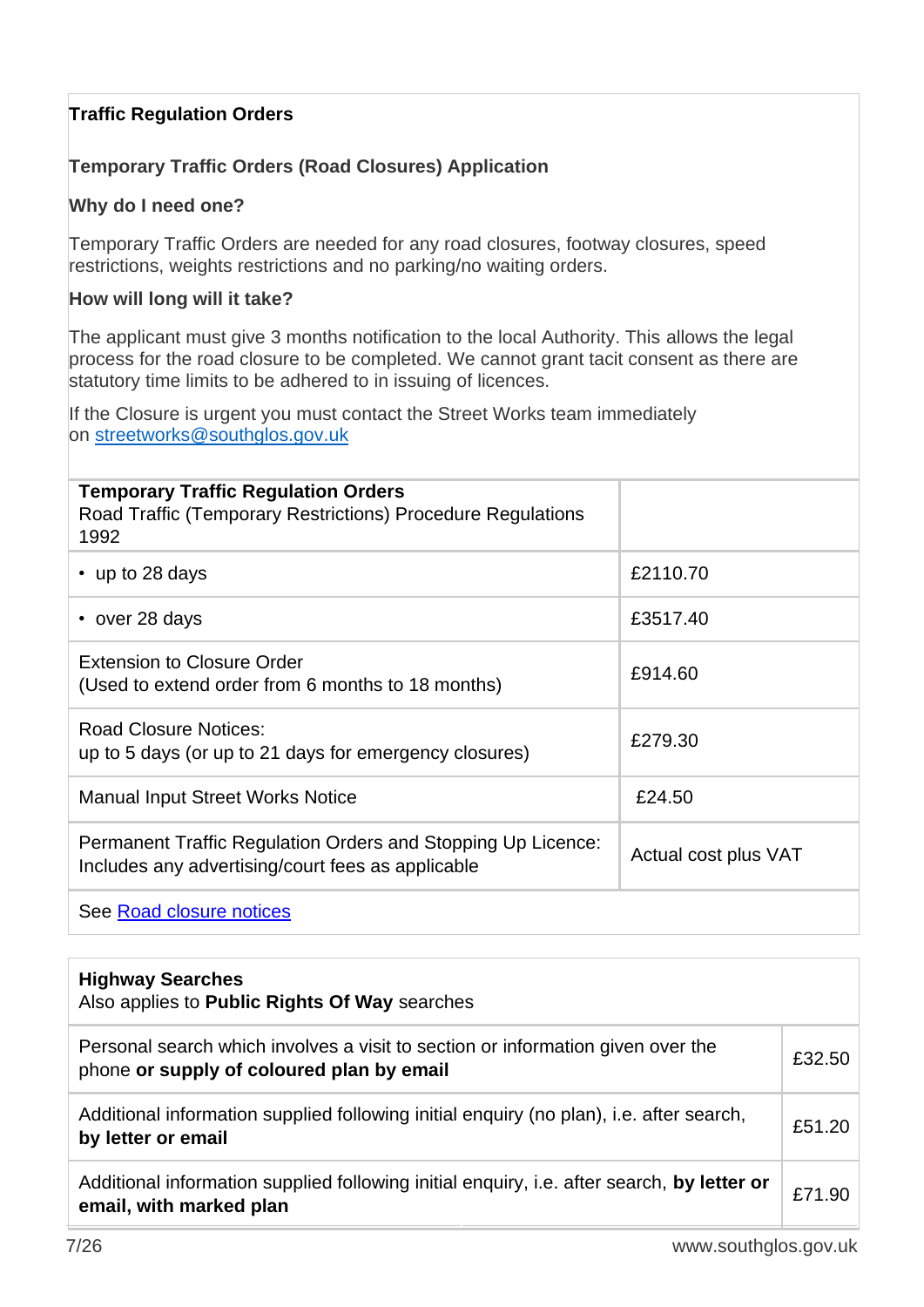See [Local land charges applications](https://www.southglos.gov.uk/environment-and-planning/planning/planning-applications-planning/local-land-charges-personal-search/local-land-charges-applications/)

#### **Public Rights of Way Legal Orders**

Including Public Path Stopping Up Order, Public path Diversion Order, Public Path Diversion Order (S118), Public Path Extinguishment Order (S119), Rail Crossing Diversion Order (S119A) and Rail Crossing Extinguishment Order (S1998A)

| Team Leader          | £102.70 |
|----------------------|---------|
| <b>Legal Officer</b> | £97.10  |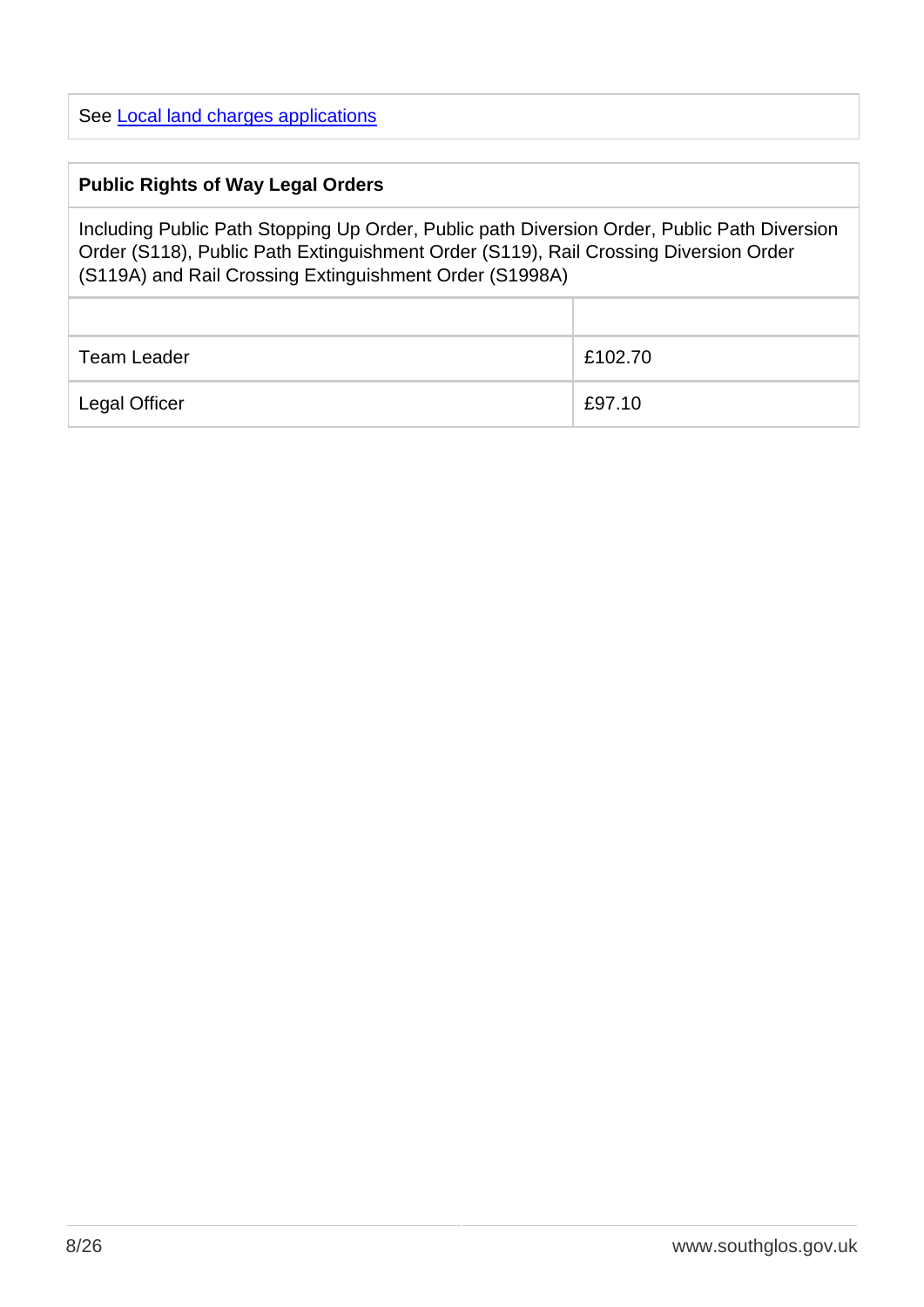| <b>Senior Planning Officer</b>         | £82.10 |  |
|----------------------------------------|--------|--|
| <b>Planning Officer</b>                | £75.30 |  |
| <b>Public Rights of Way Officer</b>    | £75.30 |  |
| <b>Technical Assistant</b>             | £58.40 |  |
| See Responsibilities for rights of way |        |  |

| <b>Public Rights of Way - Landowner and Highways Statements</b> |         |  |
|-----------------------------------------------------------------|---------|--|
| Highways Act 1980: S31(6)                                       |         |  |
| Landowner and Highways Statements - per parcel                  | £351.90 |  |

| <b>Public Rights of Way enquiries</b> |         |  |
|---------------------------------------|---------|--|
| <b>Team Leader</b>                    | £102.70 |  |
| Legal Officer                         | £97.10  |  |
| <b>Senior Planning Officer</b>        | £82.10  |  |
| <b>Planning Officer</b>               | £75.30  |  |
| Public Rights of Way Officer          | £75.30  |  |
| <b>Technical Assistant</b>            | £58.40  |  |

| <b>Trees and Hedges</b>                                                                                                                                                                                                                                                                                                                            |                                                                 |         |
|----------------------------------------------------------------------------------------------------------------------------------------------------------------------------------------------------------------------------------------------------------------------------------------------------------------------------------------------------|-----------------------------------------------------------------|---------|
| Tree protection order (TPO):<br>A copy of a TPO can be obtained from South<br>Gloucestershire Records                                                                                                                                                                                                                                              | £37.00 plus printing costs                                      |         |
| <b>Dedicated trees</b><br>This can be discussed with an arboricultural officer.                                                                                                                                                                                                                                                                    | £313.00 - £377.00 depending<br>upon size, species and furniture |         |
| Neighbour's high hedges<br>'Over the Garden Hedge' gives advice on how to approach the owner<br>of the hedge to resolve the issue without getting the Council involved<br>If the Council is required to intervene, a fee is required before we will<br>agree to take on the complaint.<br>A 50% concession is available for low income households. |                                                                 | £446.80 |
| See Trees and hedges                                                                                                                                                                                                                                                                                                                               |                                                                 |         |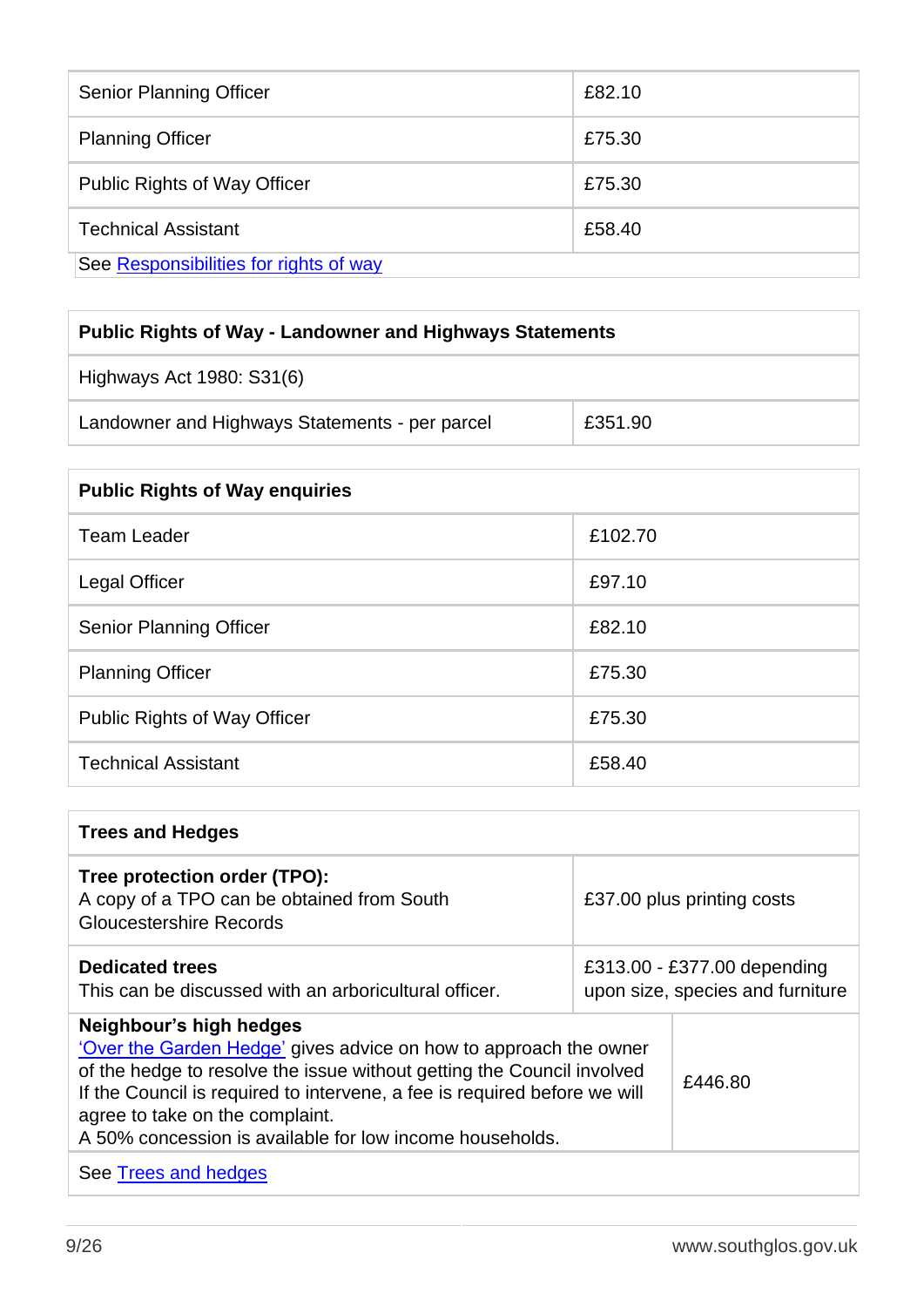| <b>Traffic Signals</b><br>New Roads and Street Works Act 1991 (s71)                                                                                                                                                                                                                                                                                                                            |                                                                   |  |
|------------------------------------------------------------------------------------------------------------------------------------------------------------------------------------------------------------------------------------------------------------------------------------------------------------------------------------------------------------------------------------------------|-------------------------------------------------------------------|--|
| <b>Site Attendance by a Traffic Engineer:</b><br>Switching off/on traffic signals for utilities & contractors                                                                                                                                                                                                                                                                                  | £198.60 plus VAT                                                  |  |
| <b>Supply of Traffic Signal Information to Consultants:</b><br>Investigation & production of covering letter                                                                                                                                                                                                                                                                                   | Time charged plus<br>administration fee of 15% plus<br><b>VAT</b> |  |
| <b>Incorporating new Signals constructed by Developers</b><br>on the existing highway network<br>A fee of £2,425.50 per year or part year will be charged to<br>incorporate the new signals onto the reporting and<br>maintenance regime operated by the Council with our<br>signals term contractor. There will be no alternative for<br>any signals installed on the existing public highway | £2,425.50                                                         |  |
| Traffic signal data collection from asset database (per<br>site)                                                                                                                                                                                                                                                                                                                               | £54.00                                                            |  |
| <b>Street Lighting design for Developers</b>                                                                                                                                                                                                                                                                                                                                                   | Fees will vary depending on job<br>and time involved              |  |

| <b>Road Accident Information</b>                                                                                                                                                                                                      |                                                                      |                                                 |
|---------------------------------------------------------------------------------------------------------------------------------------------------------------------------------------------------------------------------------------|----------------------------------------------------------------------|-------------------------------------------------|
| Report containing accident details                                                                                                                                                                                                    |                                                                      | £154.00 plus £11.80 per 10<br>sites             |
|                                                                                                                                                                                                                                       |                                                                      | plus 15% administration fee and<br><b>VAT</b>   |
| Plan showing location of collisions on a map base.                                                                                                                                                                                    |                                                                      | £57.20                                          |
| Accident plots and complex enquiries:<br>For complex inquiries not covered by fixed fees, charge<br>based on actual staff time, computer time and<br>administrative support costs<br>Includes preparation, printing & covering letter |                                                                      | Time charged for plus 15%<br>administration fee |
| Responses to Solicitors &<br>Insurance Companies on                                                                                                                                                                                   | Simple cases - extended<br>from<br>traffic signal sites to all sites | £94.10 plus VAT                                 |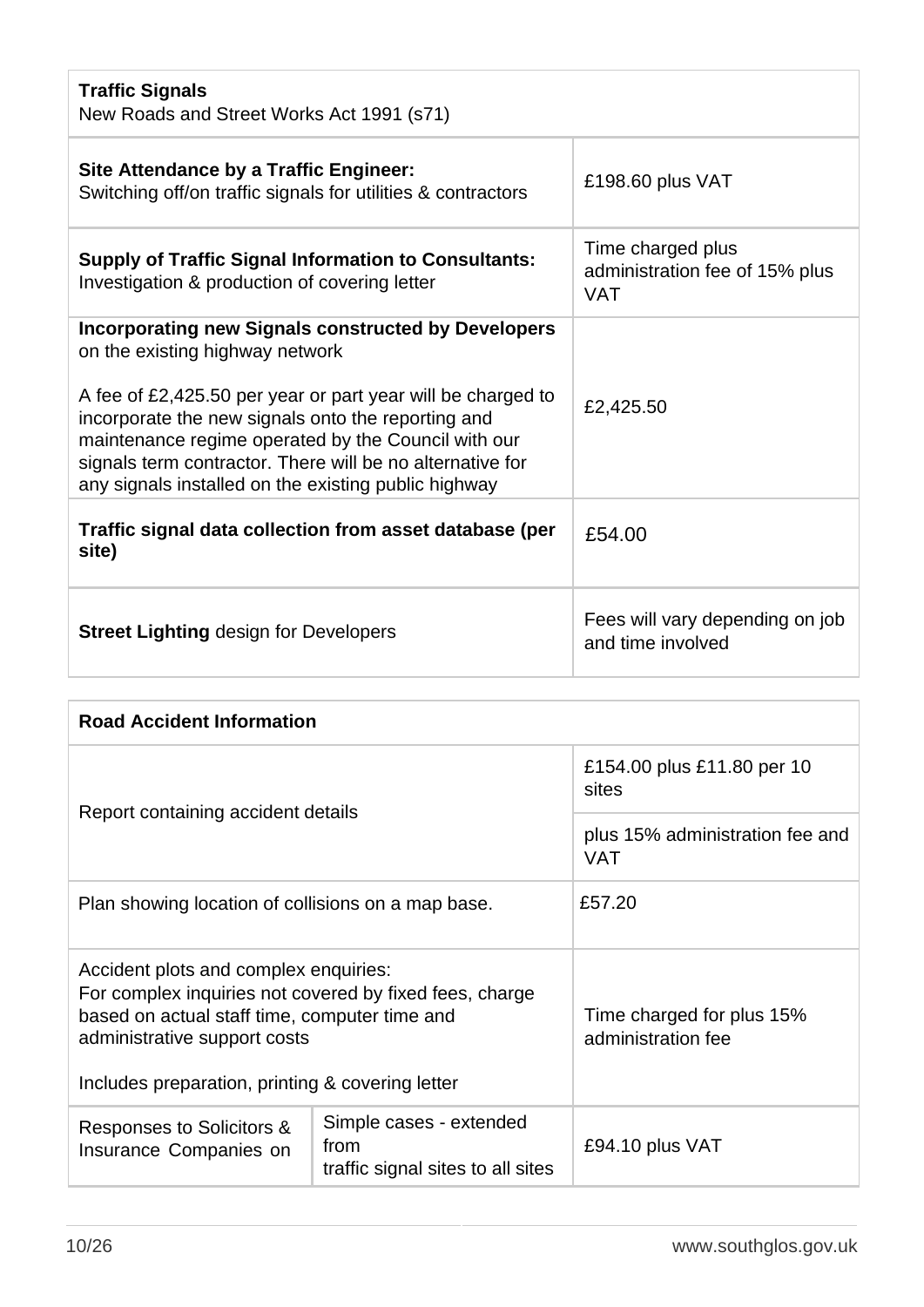| <b>Road Traffic Accidents</b>                           | Complex cases - minimum                    |                  |
|---------------------------------------------------------|--------------------------------------------|------------------|
| Minimum fees - actual<br>costs charged where<br>greater | charge will cover up to 5<br>hours of work | £291.00 plus VAT |
| See Road traffic accident analysis                      |                                            |                  |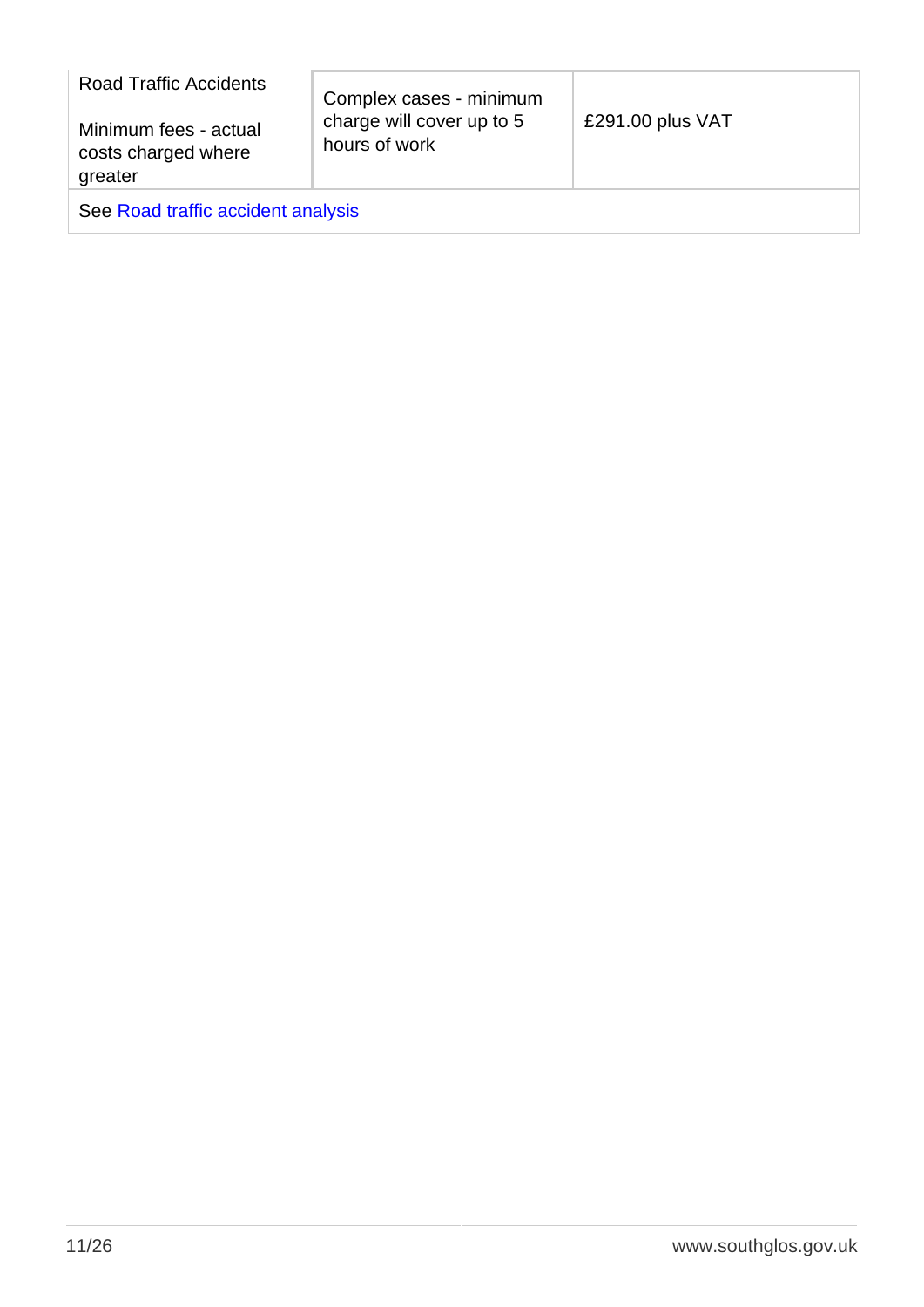| Licence to operate, place and maintain enforcement cameras on highway land |       |  |
|----------------------------------------------------------------------------|-------|--|
| Fee per annum                                                              | £1.70 |  |

| Provision of copies of Plans and Drawings                                                                                                                                  |                                             |
|----------------------------------------------------------------------------------------------------------------------------------------------------------------------------|---------------------------------------------|
| Provision of copies of plans and drawings:<br>Includes Ordnance Survey fee (as applicable), time spent on<br>research, preparation and printing of plans & covering letter | Actual cost plus<br>15% admin cost plus VAT |

| <b>Traffic and Pedestrian Survey Data</b>                                                             |                                                                       |                                         |
|-------------------------------------------------------------------------------------------------------|-----------------------------------------------------------------------|-----------------------------------------|
| Existing manual traffic survey<br>data held by the Authority                                          | Data is less than three years old                                     | £112.60                                 |
| Data requests from students or<br>South Gloucestershire<br>residents<br>- Free of Charge              | Data is more than three years old                                     | £84.50                                  |
| <b>Existing Automatic Traffic</b><br>Count<br>(ATC) data held by the<br>Authority                     | Data is less than three years old                                     | £143.60                                 |
| (per month)<br>Data for students/ members of<br>the public & public<br>organisations - Free of Charge | Data is more than three years old                                     | £99.20                                  |
| Ad hoc manual traffic counts -                                                                        | Per site<br>Higher charge is for more complicated<br>requests         | £423.40                                 |
| pedestrian or cycle link count                                                                        | If necessary to commission a third<br>party to undertake the survey   | Cost plus an<br>admin fee of<br>£140.80 |
| Request for new traffic survey                                                                        | 3 arm T-junction<br>Higher charge is for more complicated<br>requests | £422.20                                 |
| data - junction turning count                                                                         | 5 arm T-junction<br>Higher charge is for more complicated<br>requests | £773.90                                 |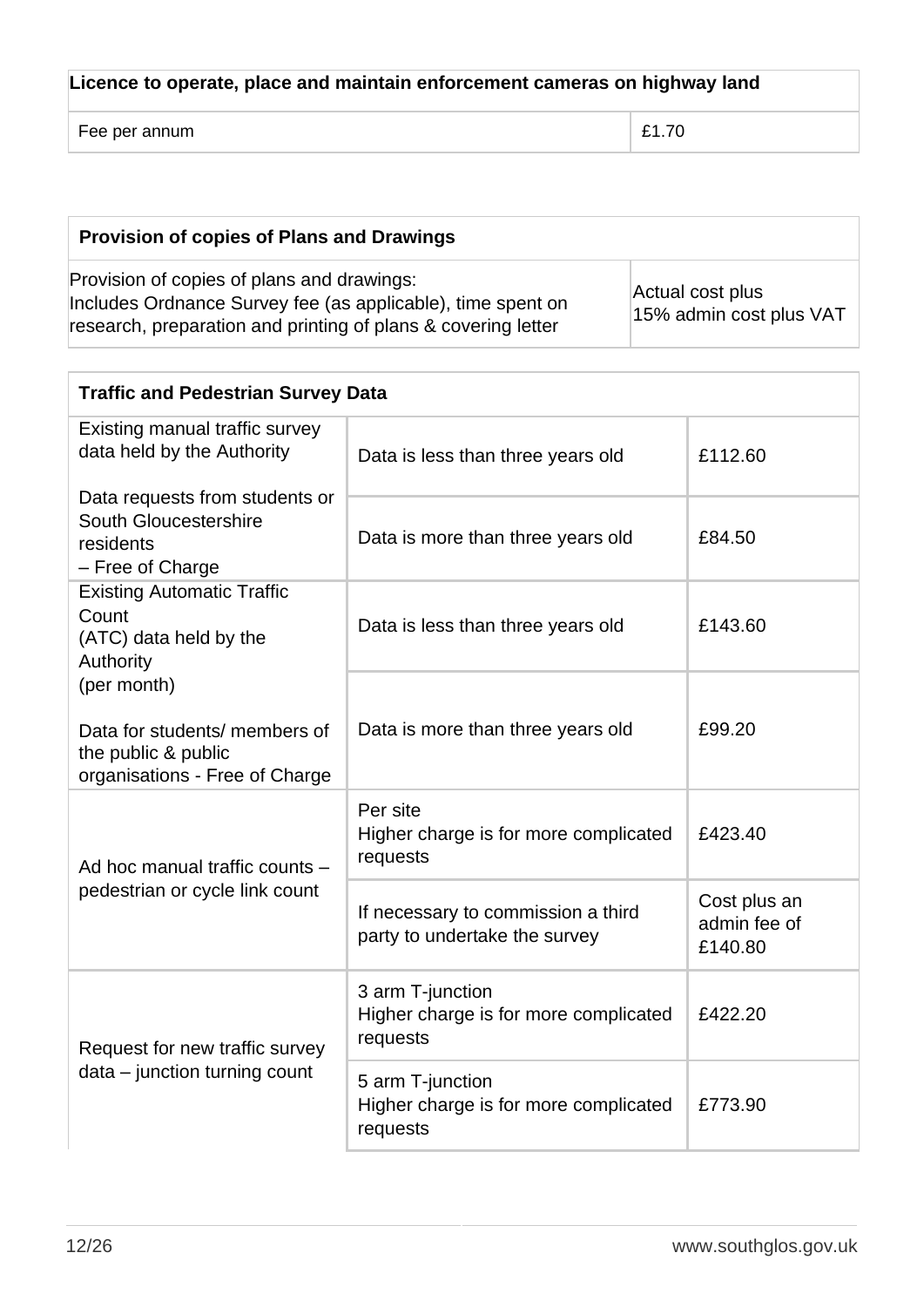|                                                             | If necessary to commission a third<br>party to undertake the survey                  | Cost plus an<br>admin fee of<br>£140.80 |
|-------------------------------------------------------------|--------------------------------------------------------------------------------------|-----------------------------------------|
| Request for new traffic survey<br>data – Temporary ATC site | 7 day radar count – per site<br>Higher charge is for more complicated<br>requests    | £351.90                                 |
|                                                             | 12 hour camera count – per site<br>Higher charge is for more<br>complicated requests | £492.60                                 |
|                                                             | If necessary to commission a third<br>party to undertake the survey                  | Cost plus an<br>admin fee of<br>£140.80 |

| <b>Local Transport Plan documents</b>                                      |        |  |
|----------------------------------------------------------------------------|--------|--|
| Local Transport Plan 2000 - 2005: Vol.1 (Main Document)                    | £32.50 |  |
| Local Transport Plan 2000 - 2005: Vol.2 (Technical Appendices)             | £81.50 |  |
|                                                                            |        |  |
| Local Transport Plan 2006 - 2011: Vol.1 (Main Document)                    | £34.30 |  |
| Local Transport Plan 2006 - 2011: Vol.2 (Technical Appendices)             | £84.80 |  |
|                                                                            |        |  |
| <b>Local Transport Plan Progress Reports</b>                               |        |  |
| Annual Progress Reports: July 2001 to July 2007 (each)                     | £8.30  |  |
| Annual Progress Report - Annex Papers (each) - July 2003 and 2004          | £32.50 |  |
| Annual Progress Report - Annex Papers (each) - July 2005, 2006 and<br>2007 | £34.30 |  |
| Joint Progress Report - 2009                                               | £34.30 |  |
| Note: No charge to Parish Councils for the above                           |        |  |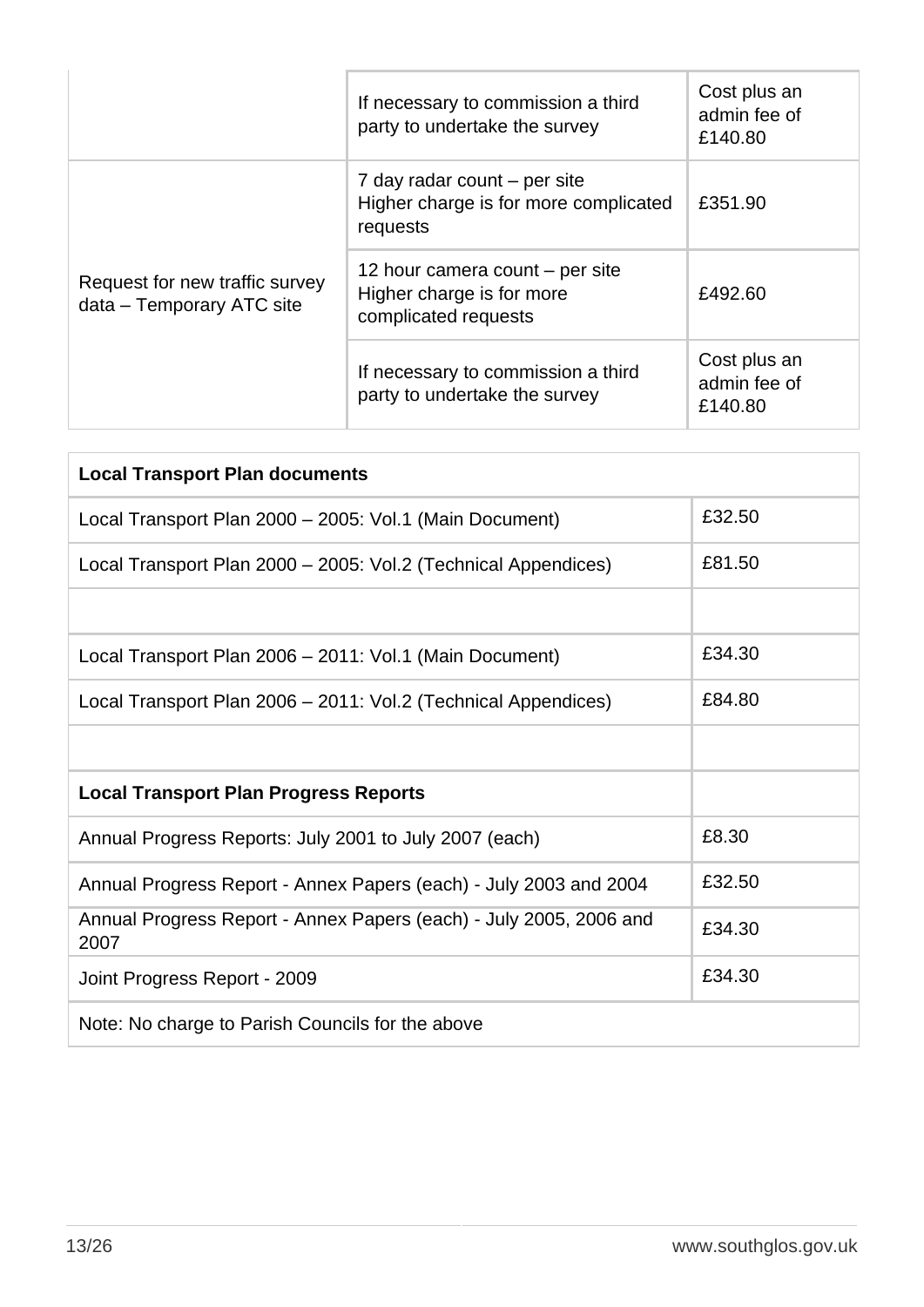| <b>Cycle lockers</b>                                                                                                                                         |        |
|--------------------------------------------------------------------------------------------------------------------------------------------------------------|--------|
| SGC provides cycle lockers for hire at:<br>• Yate Railway Station<br>• Filton Abbey Wood Station<br>• Stoke Gifford Park & Ride site next to Parkway Station |        |
| • Annual fee                                                                                                                                                 | £35.30 |
| • Refundable deposit for the key                                                                                                                             | £32.00 |
| See Cycle lockers                                                                                                                                            |        |

#### **Grit bins**

| The council can provide grit bins on none highway land<br>£ 238.90 (plus VAT)<br>and arrange top ups with salt<br>£11.00 (plus VAT) per 25kg<br>Contact the StreetCare technical support team on 01454<br>bag of grit | Care mail black |  |
|-----------------------------------------------------------------------------------------------------------------------------------------------------------------------------------------------------------------------|-----------------|--|
|                                                                                                                                                                                                                       | 868000          |  |

#### See <u>grit bins</u>

| Graffiti removal                                  |                 |  |
|---------------------------------------------------|-----------------|--|
| • Removal of graffiti from council-owned property | No charge       |  |
| • Removal of graffiti from private property       | £88.70 per hour |  |
| <b>See Report Graffiti</b>                        |                 |  |

| <b>Dog Control</b>           |                  |  |
|------------------------------|------------------|--|
| • Seizure fee for stray dogs | £76.70           |  |
| • Kennelling charge          | £10.20 per night |  |
| • Micro-chipping             | £21.20 per dog   |  |
| See Dog control              |                  |  |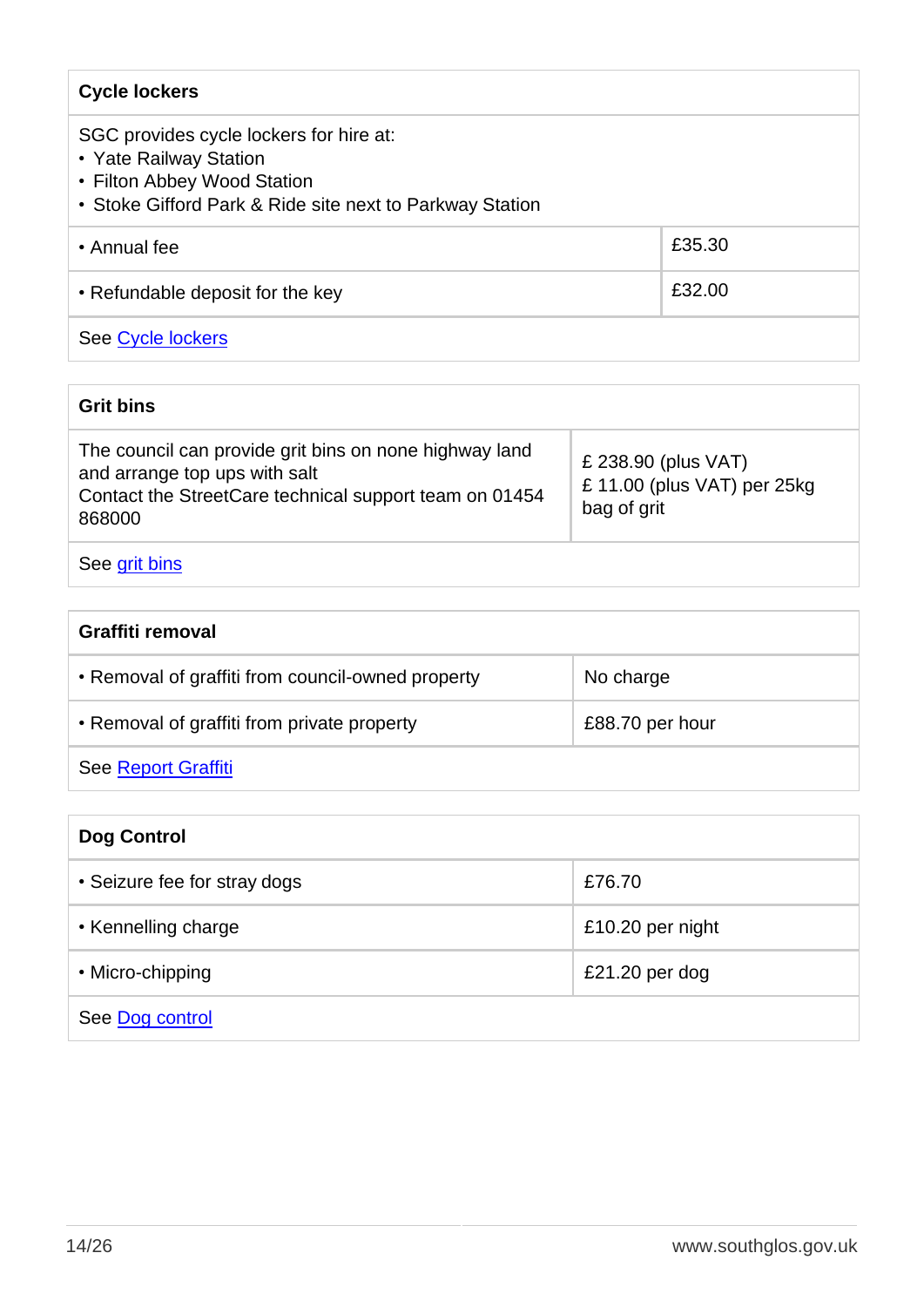#### **Handy Van**

£22.50 per hour Our Handyvan team can offer an extra pair of hands to make your life easier, carrying out both small and larger jobs around the home and garden. The services are available to all residents of South Gloucestershire. There are subsidised rates for home owners and private tenants who are over 60 years old and/or registered disabled for Home Maintenance.

See **[The HandyVan Service](http://www.southglos.gov.uk/housing/improvements-and-repairs/the-south-gloucestershire-handy-van-scheme/)**

**Gardener:**

Inclusive of VAT (subsidised rate) £43.00 per hour Inclusive of VAT (standard rate)

£33.50 per hour Inclusive of VAT

| <b>Consultancy services</b>                                                                                                                       |                                             |
|---------------------------------------------------------------------------------------------------------------------------------------------------|---------------------------------------------|
| <b>Material testing:</b><br>Laboratory testing of highways and other construction<br>materials                                                    | Actual cost plus 20% admin<br>cost plus VAT |
| <b>Road Safety Audits:</b><br>Stages 1 to 4 audits including all site visits and reporting                                                        | Actual cost plus VAT                        |
| <b>Structural engineering</b><br>Inspections, investigation, design and advice includes<br>material testing, access platforms, traffic management | Actual cost plus 15% admin<br>cost plus VAT |
| Open space consultancy work<br>Consultancy work regarding playing field construction and<br>landscape advice.                                     | Actual cost plus 15% admin<br>cost plus VAT |
| <b>Arboriculture work</b><br>Tree surveying/advisory services and contracting works                                                               | Actual cost plus 15% admin<br>cost plus VAT |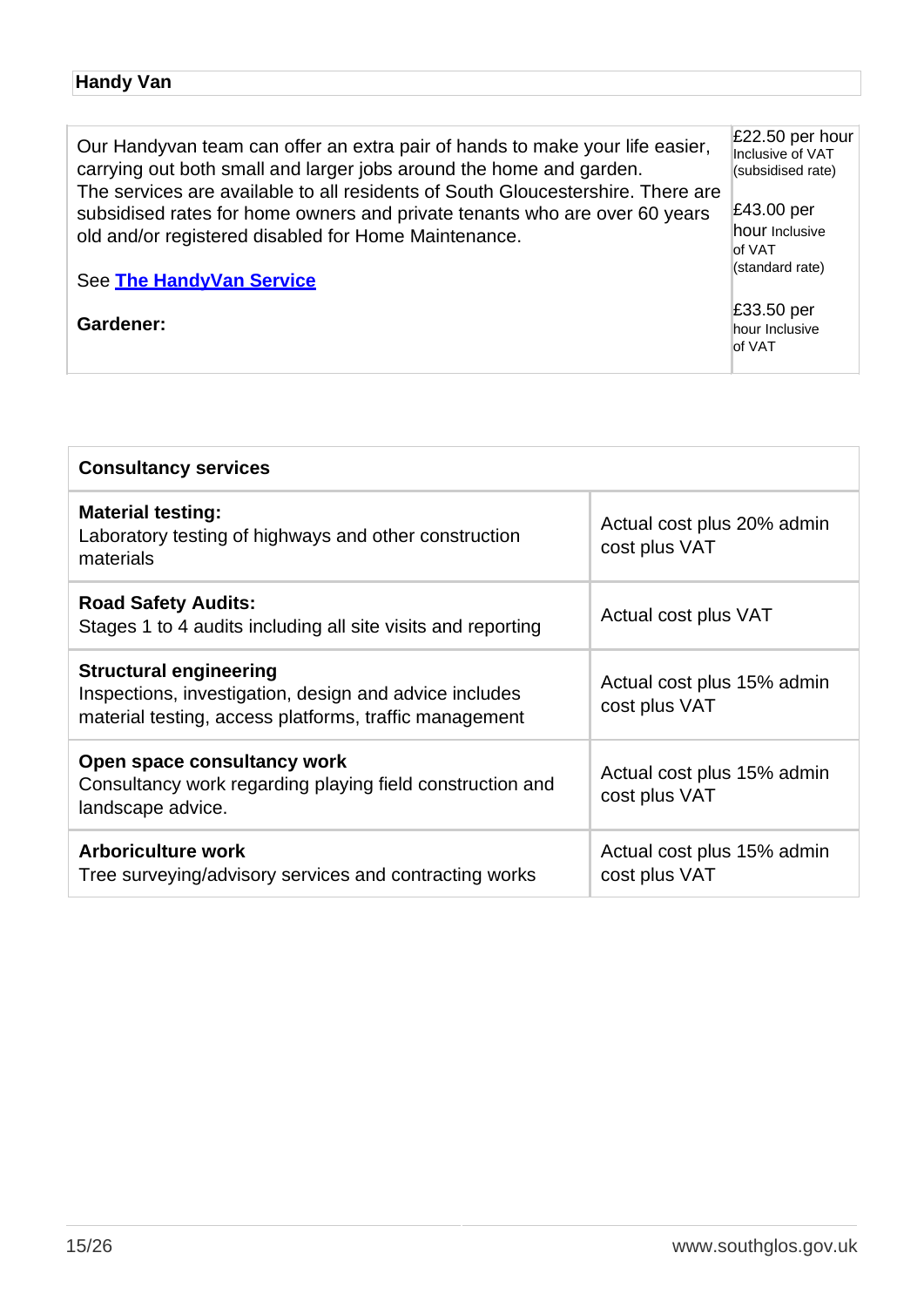## <span id="page-16-0"></span>Community open spaces

| <b>Allotments</b>                                 |             |           |
|---------------------------------------------------|-------------|-----------|
| <b>SGC resident fees with discount</b><br>Charges | New tenants |           |
|                                                   |             | Admin fee |
| $\cdot$ Band 1 – up to 129m <sup>2</sup>          | £33.80      | £25.60    |
| $\cdot$ Band 2 - over 130m <sup>2</sup>           | £67.70      | £25.60    |
|                                                   |             |           |
| OAP fees (-25%) for tenants after 1/1/2015        |             |           |
| • Band 1                                          | £25.40      | £25.60    |
| • Band 2                                          | £50.80      | £25.60    |
|                                                   |             |           |
|                                                   |             |           |
| <b>Non SGC resident</b>                           |             |           |
| • Band 1                                          | £67.70      | £25.60    |
| $\cdot$ Band 2                                    | £135.40     | £25.60    |
|                                                   |             |           |
| Water Charges per plot                            | £3.10       |           |
|                                                   |             |           |
| Water Meter - Site charges per plot               |             |           |
| • New Cheltenham Rd                               | £9.60       |           |
| • Syston Way                                      | £12.80      |           |
| • Woodyleaze                                      | £9.60       |           |
| See Allotments                                    |             |           |
| <b>Sports activities</b>                          |             |           |
| <b>Bowls</b>                                      |             |           |
| Bowls - Kingswood Park bar area                   | £1,394.40   |           |
| Bowls - Kingswood Park ladies - seasonal charge   | £3,123.10   |           |
| Bowls - Kingswood Park men - seasonal charge      | £5,680.70   |           |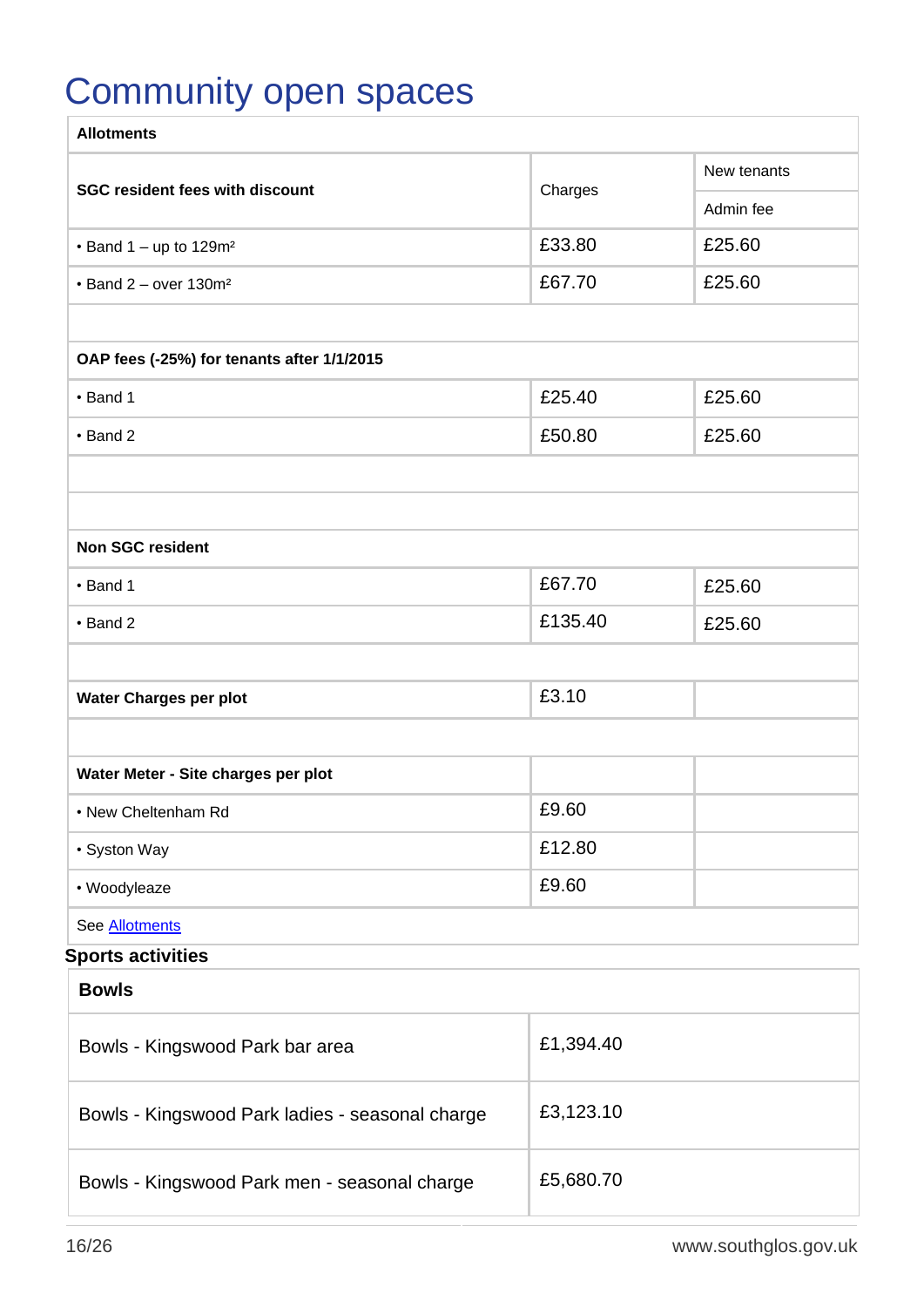| Bowls - Kingswood Park veterans - seasonal charge          | £4,248.90 |
|------------------------------------------------------------|-----------|
| Bowls - Page Park bar area weekly charge                   | £64.40    |
| Bowls - Page Park ladies seasonal charge                   | £3,114.80 |
| Bowls - Page Park men seasonal charge - seasonal<br>charge | £9,423.50 |
| Sport VAT rule applies to all above                        |           |

| <b>Cricket</b>                |        |
|-------------------------------|--------|
| Cricket - bar facilities*     | £71.30 |
| Cricket - juniors - per match | £49.10 |
| Cricket - adults - per match  | £98.20 |

### **Sport VAT rule applies to all above except\*bar facilities which charged at standard rate**

| <b>Football</b>                               |        |  |
|-----------------------------------------------|--------|--|
| Football - 7-a-side pitch - per match         | £23.90 |  |
| Football - 9v9 pitch - per match              | £29.90 |  |
| Football - junior pitch - per<br>match        | £47.80 |  |
| Football - senior pitch (juniors) - per match | £47.80 |  |
| Football - senior pitch (adults) - per match  | £95.10 |  |
| Sport VAT rule applies to all above           |        |  |

#### **Personal Trainer**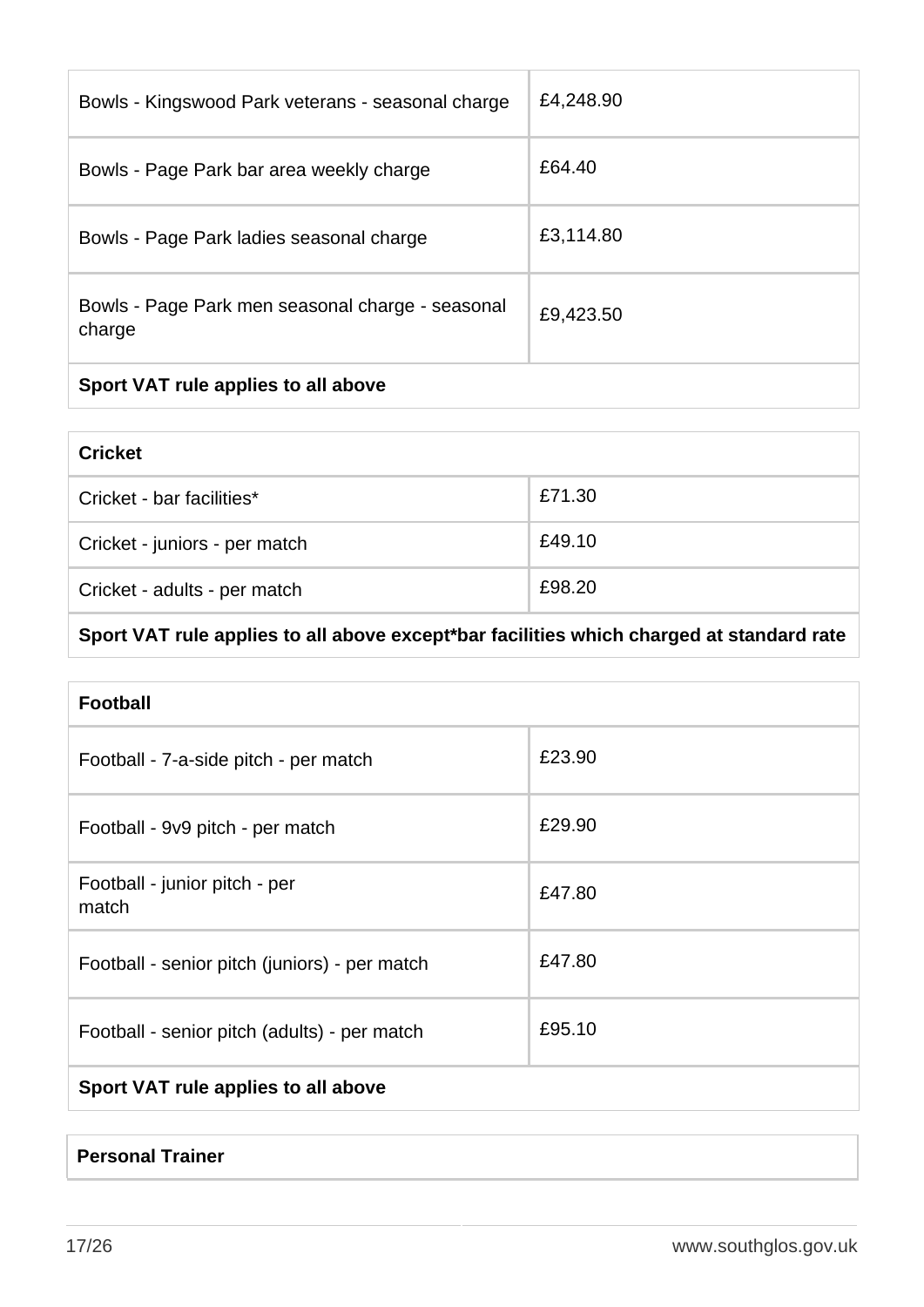| Personal Trainer – 6 month permit – off peak (Oct-<br>Mar) (single site, 6 hours per week<br>max) | £161.80 |
|---------------------------------------------------------------------------------------------------|---------|
| Personal Trainer – 6 month permit – peak (Apr-Sept)<br>(single site, 6 hours per week<br>max)     | £204.10 |
| Personal Trainer - 12 month<br>permit – flat rate (single site, 6<br>hours per week max)          | £323.70 |
| <b>All exempt VAT</b>                                                                             |         |

| <b>Tennis</b>                                                                     |        |
|-----------------------------------------------------------------------------------|--------|
| Tennis - juniors - per court per hour (no floodlights)<br>minimum booking 6 units | £5.00  |
| Tennis - juniors - per court per hour (floodlights)<br>minimum booking 6 units    | £9.30  |
| Tennis - adults - per court per hour (no floodlights)<br>minimum booking 6 units  | £9.50  |
| Tennis - adults - per court per hour (floodlights) -<br>minimum booking 6 units   | £14.10 |
| Sport VAT rule applies to all above                                               |        |
| <b>See Sports activities</b>                                                      |        |

**Filming and Photography** Film - 0-25 Crew -Consultation required , Application Form, Risk assessment Arrangements for boulder removal if Road To Nowhere, Liaise with Highways and Grounds , Keys made available £62.20 Film - 26 and more Crew – the larger the crew the more complicated the filming tends to be, so takes a longer time involves alot of consultation and negotiation with RA and TM etc. £89.30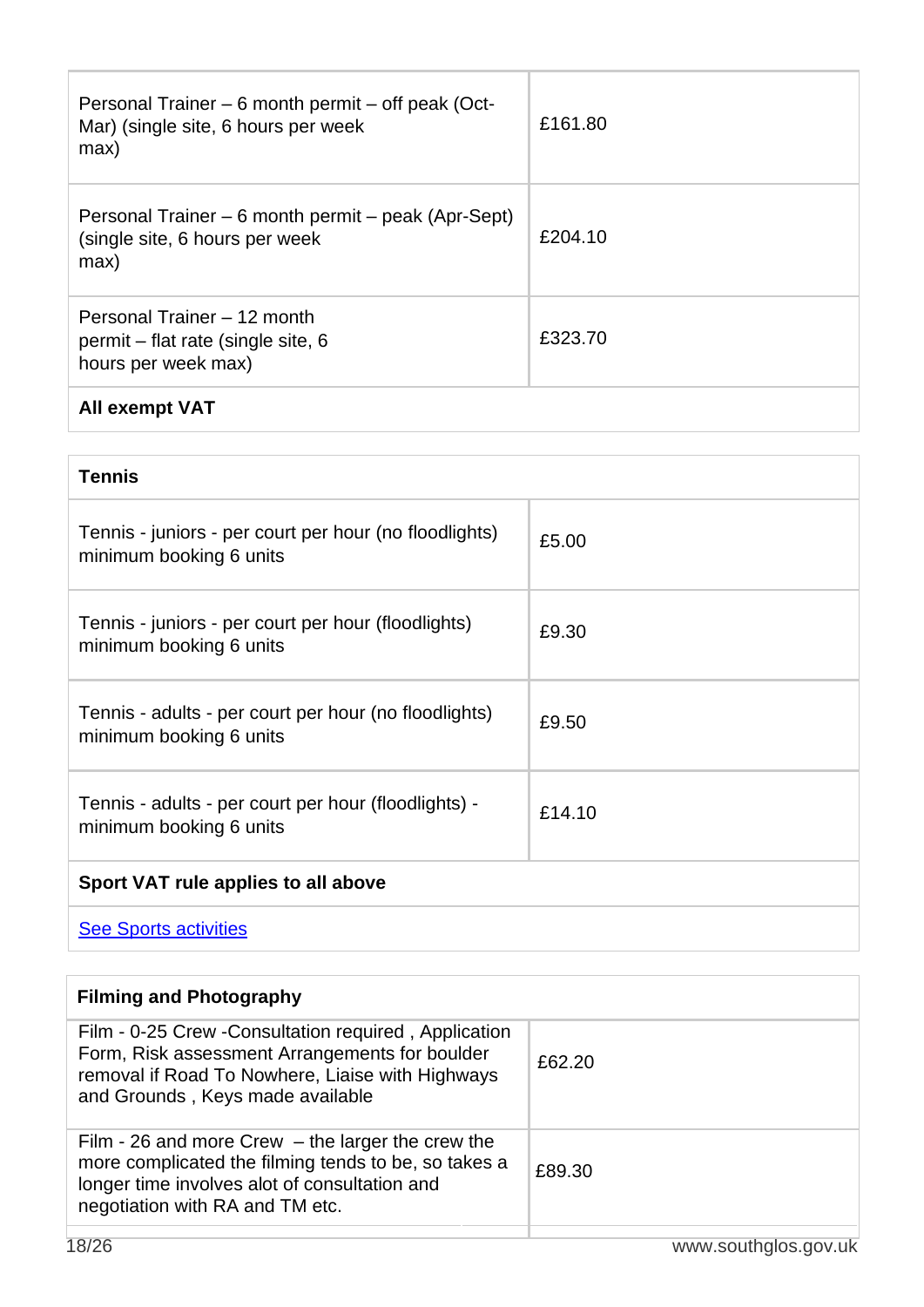| $Film -$                                                                                                                                                         |                                        |
|------------------------------------------------------------------------------------------------------------------------------------------------------------------|----------------------------------------|
| Site fee - Commercial - negotiable - minimum charge $- 2446.80$<br>per day                                                                                       |                                        |
| Site fee - Commercial - negotiable - maximum charge<br>- per day                                                                                                 | £1276.30                               |
| Criteria:                                                                                                                                                        |                                        |
| Crew number $< 20 = £446.80$<br>Crew number $> 20 = £716.60$<br>Crew number $> 35 = £882.00$<br>Crew number $> 45 = £1,047.40$<br>Crew Number $< 45 = £1,276.30$ |                                        |
| Filming fee - On street                                                                                                                                          |                                        |
| 1-10 Crew per day<br>11-24 Crew per day<br>25-74 Crew per day<br>75 and more crew per day                                                                        | £52.50<br>£84.00<br>£126.00<br>£183.80 |
| Film - Site fee - day rate student/microbudget - set<br>up/dismantle day - minimum charge                                                                        | £76.70                                 |
| Film - Site fee - day rate student/microbudget<br>minimum charge                                                                                                 | £127.70                                |
| Film - Site fee - day rate commercial - set<br>up/dismantle day                                                                                                  | £191.50                                |
| Photography - site fee - noncommercial - no vehicle<br>access required**                                                                                         | £0.00                                  |
| Photography - site fee - noncommercial - vehicle<br>access required e.g. wedding photos                                                                          | £67.20                                 |
| Photography - commercial negotiable - minimum<br>charge                                                                                                          | £134.10                                |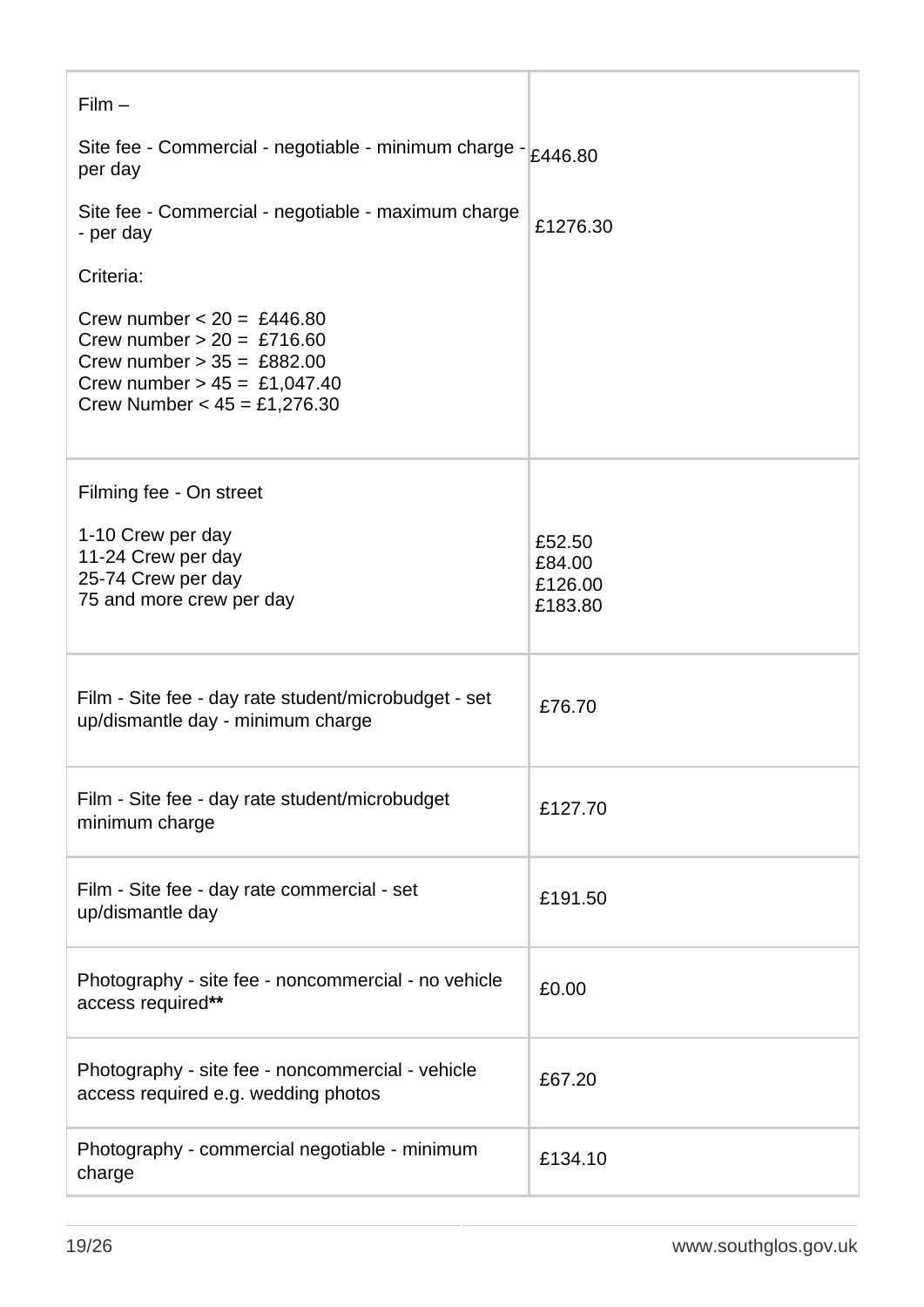| Road to Nowhere - Removal of boulders                                                                                                           | £277.80 |
|-------------------------------------------------------------------------------------------------------------------------------------------------|---------|
| VAT exempt if in a defined area - except for<br>* redirection which is exempt<br>** Photography no vehicle access required which not applicable |         |
| See Filming and photography                                                                                                                     |         |

### **Hire of Public Open Space**

| Site fee (basic) - day rate -<br>non-commercial community event - minimum charge   | £138.80 |
|------------------------------------------------------------------------------------|---------|
| Registered charity - site fee day rate (must state charity registration<br>number) | £79.40  |
| Site fee - commercial - set up/dismantle day - minimum charge                      | £138.80 |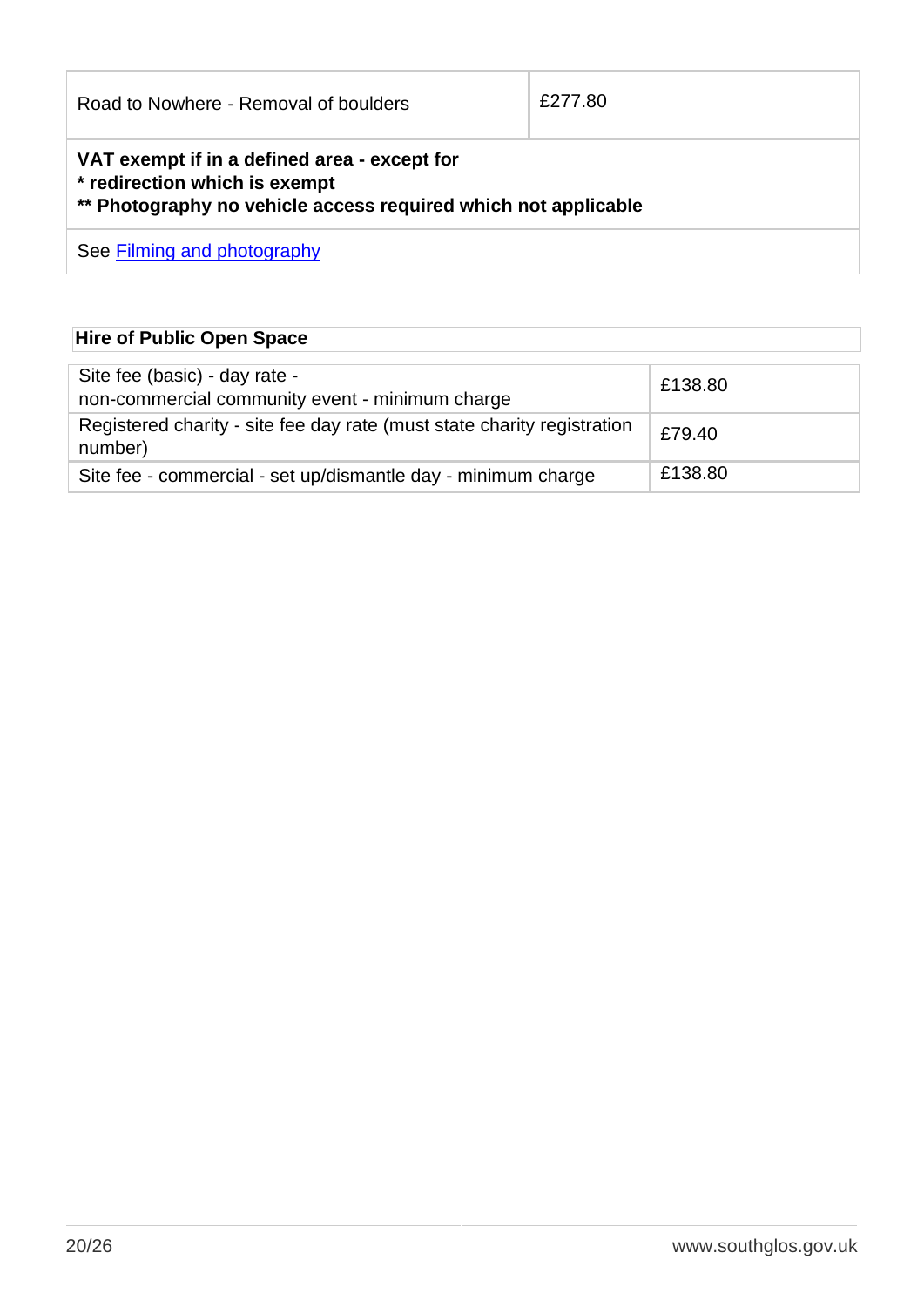| Site fee - day rate commercial – small event (under 1000 people in<br>total over the hire period) e.g. small fairs etc                          | £227.60 |
|-------------------------------------------------------------------------------------------------------------------------------------------------|---------|
| Site fee - day rate -<br>commercial - large event (over 1000 people in total over the hire<br>period) e.g. large fairs, circus etc              | £669.30 |
| Site fee - charge for water & power supply (not applicable for<br>building hire)                                                                | £28.10  |
| Building fee - hourly rate                                                                                                                      | £19.80  |
| VAT exempt if in a defined area - except for<br>* redirection which is exempt<br>** Photography no vehicle access required which not applicable |         |
| See Hire of public open space                                                                                                                   |         |

#### **Concessions:**

| <b>Environment and Community Services activities supporting service</b><br>delivery plans and having active involvement of council staff.<br>Partnership organisations for non-fund raising activities e.g. police,<br>fire service training exercises                                                                                                                                                             | 100% |
|--------------------------------------------------------------------------------------------------------------------------------------------------------------------------------------------------------------------------------------------------------------------------------------------------------------------------------------------------------------------------------------------------------------------|------|
|                                                                                                                                                                                                                                                                                                                                                                                                                    |      |
| After school clubs, playgroups, holiday play schemes                                                                                                                                                                                                                                                                                                                                                               | 80%  |
| Page Park & Lees Hill playgroups are charged an hourly rate based<br>on an historic agreement. Mud Pie Explorers pay a fee based on<br>similar conditions to personal trainers (to be reviewed).                                                                                                                                                                                                                   |      |
|                                                                                                                                                                                                                                                                                                                                                                                                                    |      |
| "Adult & community education; schools; community associations;<br>other SGC departments; SGC councillor meetings; MP meetings;<br>open arts groups; open heritage groups; parish councillor meetings;<br>youth & uniformed groups (scouts, guides, cadets etc.); FE & HE<br>groups & classes; local clubs & societies; closed groups/societies;<br>NHS meetings; political party meetings; religious activities. " | 60%  |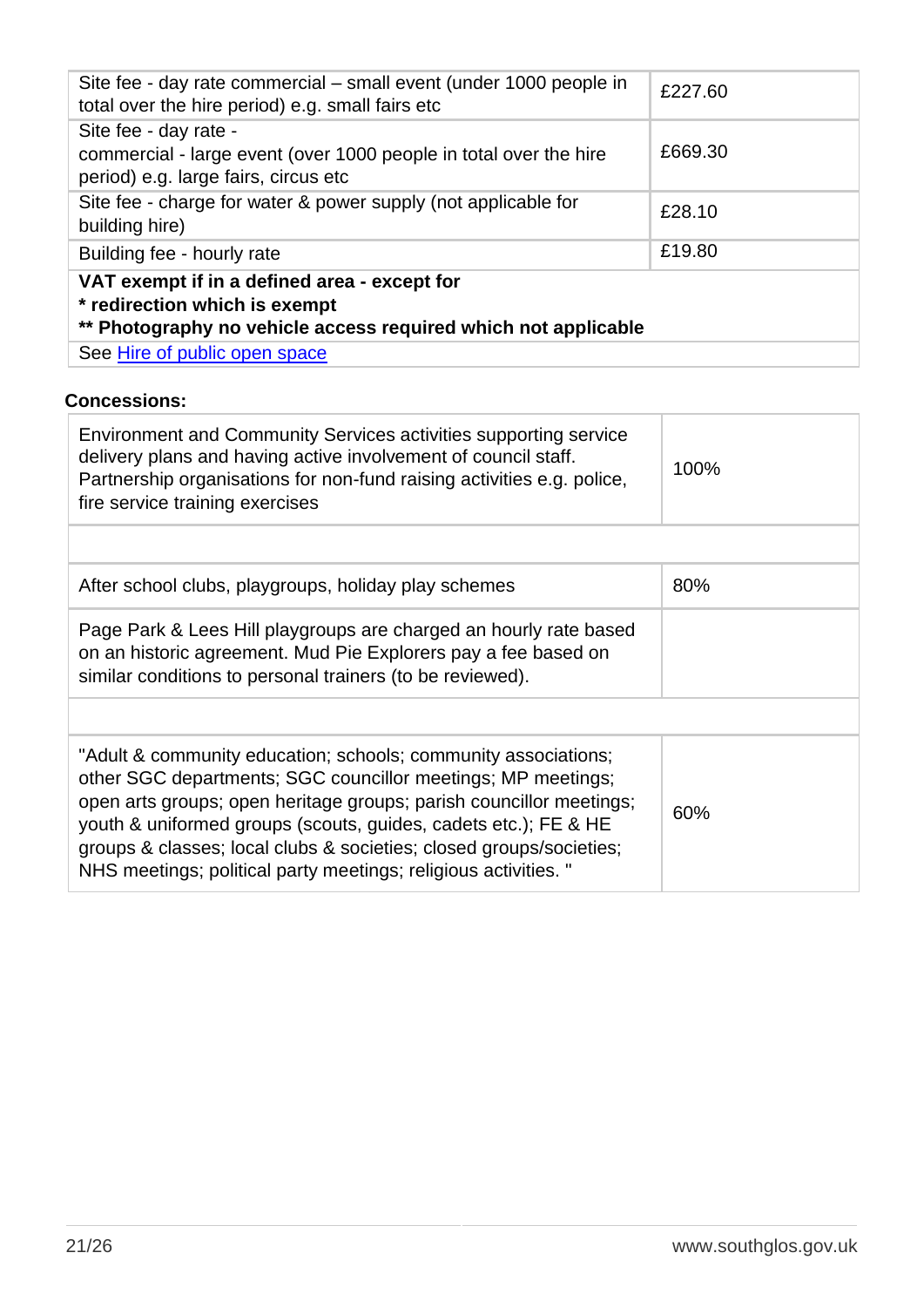## <span id="page-22-0"></span>**Cemeteries**

For more information visit the **Cemetery information** section of our website.

| <b>Cemetery charges</b>                                                                                        |             |                 |
|----------------------------------------------------------------------------------------------------------------|-------------|-----------------|
| Filton, Kingswood Remembrance Park, Mayshill & Mangotsfield                                                    |             |                 |
| Graves FOR TWO may be pre purchased at Kingswood<br>Remembrance Park and Mayshill Cemeteries only.             | In district | Out of district |
| 1. NVF/Stillborn or child whose age at time of death does<br>not exceed 1 year (single grave) - Interment      |             | £288.70         |
| - Right of burial for 50 years, if purchased                                                                   | No charge   | £1,266.40       |
| Total                                                                                                          |             | £1,555.10       |
|                                                                                                                |             |                 |
| 2. A child whose age at time of death exceeds 1 year but<br>does not exceed 5 years (single grave) - Interment |             | £288.70         |
| - Right of burial for 50 years, if purchased                                                                   | No charge   | £1,266.40       |
| Total                                                                                                          |             | £1,555.10       |
|                                                                                                                |             |                 |
| 3. Standard 1 or 2 person grave<br>- Interment                                                                 | £1,266.40   | £1,266.40       |
| - Right of burial for 50 years                                                                                 | £1,266.40   | £2,532.80       |
| Total                                                                                                          | £2,532.80   | £3,799.20       |
|                                                                                                                |             |                 |
| 4. Re-open graves                                                                                              |             |                 |
| 2nd of 3 person                                                                                                | £1,266.40   | £1,266.40       |
| 2nd of 2 person or 3rd of 3 person                                                                             | £900.70     | £900.70         |
|                                                                                                                |             |                 |
| 5. Large coffins 2.1m & over in length<br>OR 70cm & over in width                                              | £541.80     | £541.80         |
|                                                                                                                |             |                 |
| 6. Extra excavation for 3rd                                                                                    | £450.20     | £450.20         |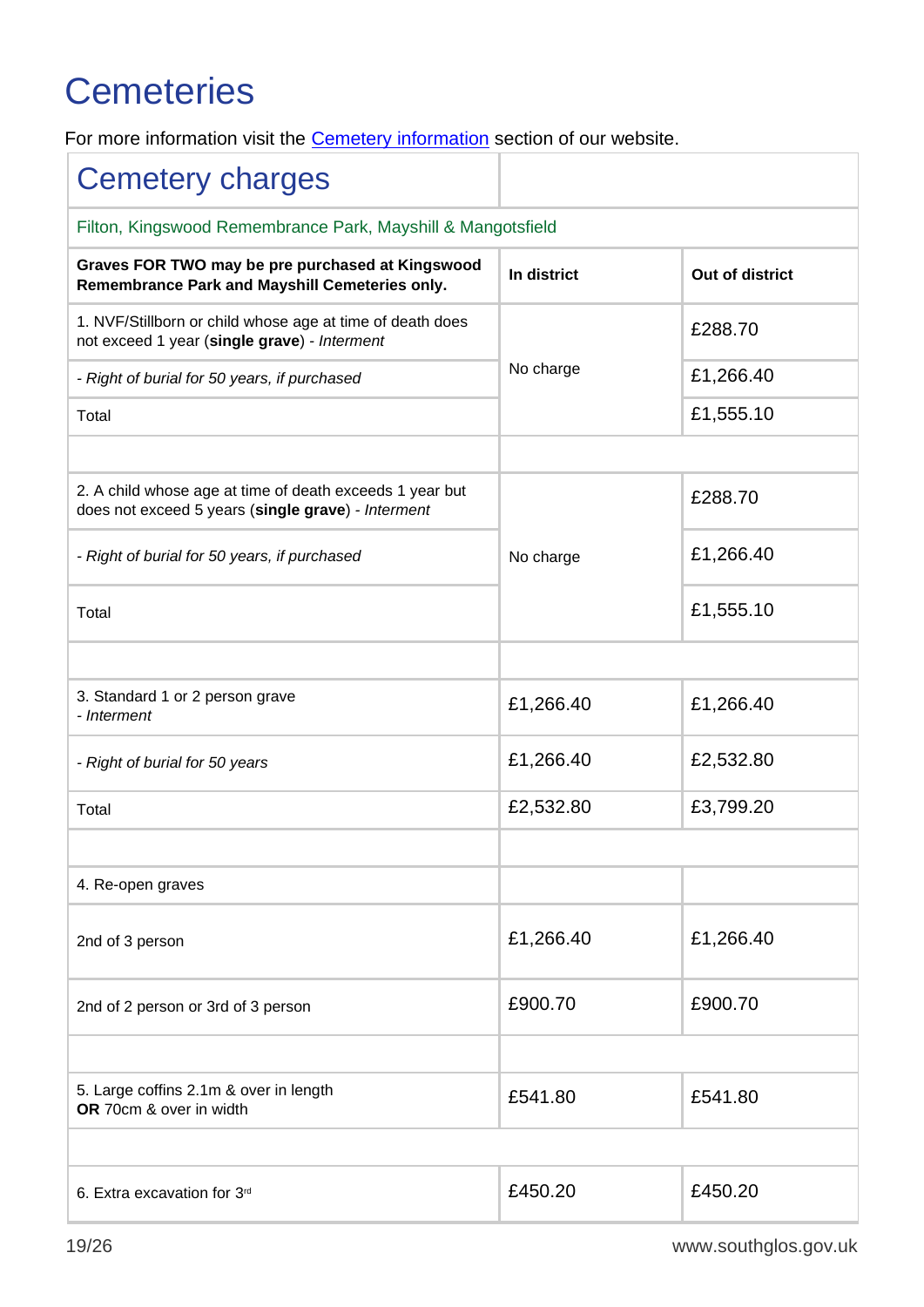| 7. Excavation on already bricked grave | £450.20 | £450.20 |
|----------------------------------------|---------|---------|
|                                        |         |         |
|                                        |         |         |

**Coffin lid size MUST include measurement for extended handles (rounded up to the next inch). We reserve the right to charge for coffins exceeding the size stated on the interment form.**

| Cremated Remains (Only available at Mayshill, Filton & Kingswood)                                                                                     |             |                 |
|-------------------------------------------------------------------------------------------------------------------------------------------------------|-------------|-----------------|
|                                                                                                                                                       | In district | Out of district |
| 8. Interment of Cremated Remains                                                                                                                      | £253.30     | £253.30         |
| Right of burial for 50 years (up to 4 caskets per grave)                                                                                              | £633.30     | £1,266.40       |
| Total                                                                                                                                                 | £886.60     | £1,519.70       |
|                                                                                                                                                       |             |                 |
| 9. Interment of casket of Cremated Remains in existing grave or under a<br>tree.                                                                      | £253.30     | £253.30         |
|                                                                                                                                                       |             |                 |
| 10. Pouring of Cremated Remains in grave or under a tree.<br>Ashes placed in a coffin 2 <sup>nd</sup> ashes at the same time as the 1 <sup>st</sup> . | £119.70     | £119.70         |
|                                                                                                                                                       |             |                 |
| Walled Graves (Mayshill Cemetery Lawn Area Only)                                                                                                      |             |                 |
| 11. 1st interment                                                                                                                                     | £1,266.40   | £1,266.40       |
| Extra excavation                                                                                                                                      | £633.20     | £633.20         |
| Right of burial for 50 years                                                                                                                          | £1,899.70   | £3,799.20       |
| Total                                                                                                                                                 | £3,799.40   | £5,698.80       |
|                                                                                                                                                       |             |                 |
| 12. 2nd interment                                                                                                                                     | £900.70     | £900.70         |
|                                                                                                                                                       |             |                 |
| Pre-Purchase - Right of Burial for 50 years                                                                                                           |             |                 |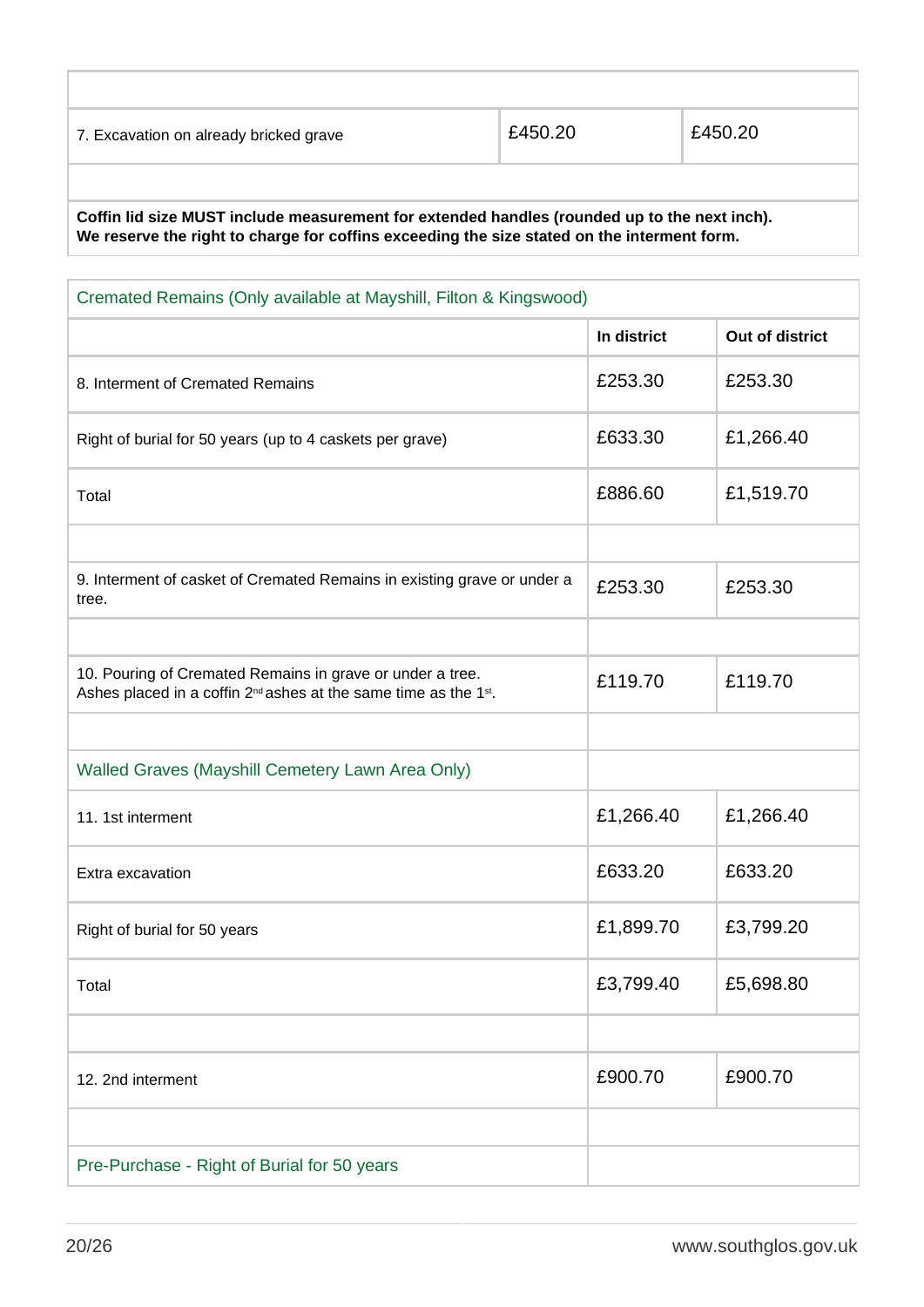| 13. Traditional or Lawn Grave     | £2,532.80 | £5,065.60 |
|-----------------------------------|-----------|-----------|
|                                   |           |           |
| 14. Bricked Grave                 | £3,799.20 | £7,598.40 |
|                                   |           |           |
| 15. Cremated Remains (plot for 4) | £1,266.40 | £2,531.80 |
|                                   |           |           |

| Other charges                                                              |               |           |
|----------------------------------------------------------------------------|---------------|-----------|
| 16. Extension of Right of Burial for further 25 years (Burial<br>grave)    | £633.30       | £1,266.40 |
| 17. Extension of Right of Burial for further 25 years<br>(Cremation grave) | £316.70       | £633.30   |
| 18. Replacing or issuing duplicate deeds                                   | £119.70       | £119.70   |
| 19. Search of cemetery register                                            | £126.70       | £126.70   |
| 20. Use of Mangotsfield Chapel                                             | £182.90       | £182.90   |
| 21. Late arrival charge $-$ up to 30 minutes                               | £91.70        | £91.70    |
| - over 30 minutes                                                          | £176.00       | £176.00   |
| - over 1 hour                                                              | To be advised |           |

| <b>Cemetery Masonry</b>                                                                                              |             |                 |
|----------------------------------------------------------------------------------------------------------------------|-------------|-----------------|
| Filton, Mayshill and Mangotsfield Cemeteries                                                                         | In district | Out of district |
| 1. Infants Tablet Memorial<br>30cm x 30cm x 10cm                                                                     | £126.70     | £253.40         |
| 2. Headstone in infant Section<br>60cm H x 45cm W                                                                    | £126.70     | £253.40         |
| 3. Kerbstones in infant section (Filton only) 90cm L x 75cm<br>W                                                     | £126.70     | £253.40         |
| 4. Headstone for use on cremation plot not to exceed 75cm<br>н<br>(Mangotsfield only)                                | £126.70     | £253.40         |
| 5. Cremation tablet not to exceed 60cm x 60cm x 10cm<br>Mangotsfield Z Section must not exceed 45cm x 45cm x<br>10cm | £126.70     | £253.40         |
| 6. A footstone/book or tablet at foot of adult grave within<br>kerbs                                                 | £126.70     | £253.40         |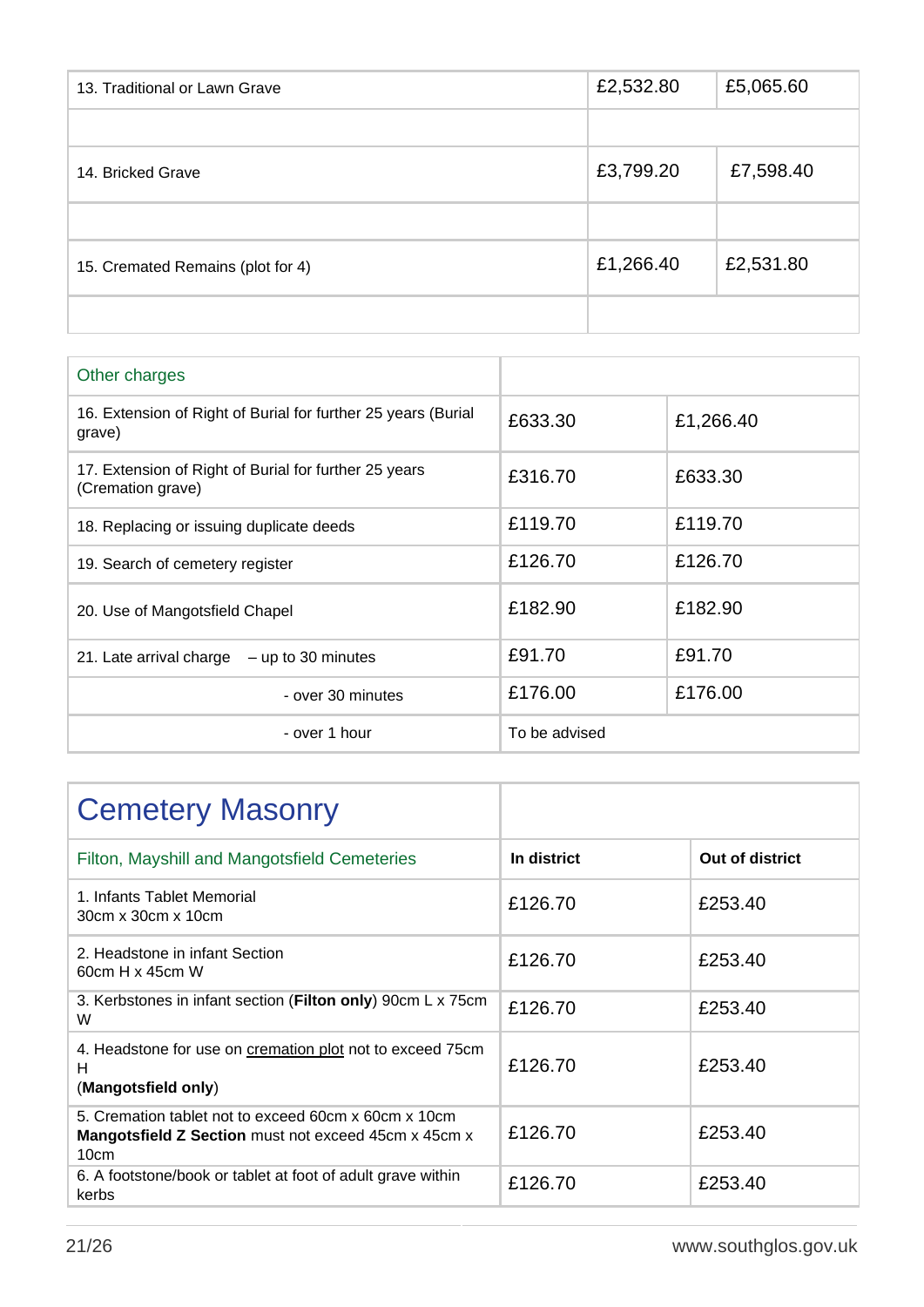| 7. Headstone or cross not to exceed 1m from ground level<br>to include base x 90cm W | £169.00 | £337.70 |
|--------------------------------------------------------------------------------------|---------|---------|
| 8. Mangotsfield & Filton<br>Headstone 1m & Kerbs not exceeding 2.1m L x 90cm W       | £365.80 | £731.80 |
| 9. Mayshill<br>Headstone 1m & Kerbs not exceeding 180cm L x 90cm W                   | £365.80 | £731.80 |
| 10. Ashlars, kerbstones or border stones<br>Not exceeding 2.1m L x 90cm W            | £196.90 | £394.00 |
| 11. Any additional inscription                                                       | £112.60 | £225.10 |
|                                                                                      |         |         |

| <b>Kingswood Remembrance</b><br><b>Park</b>                                                                                                                                                   |         |         |
|-----------------------------------------------------------------------------------------------------------------------------------------------------------------------------------------------|---------|---------|
| 1. Lawn Headstones max size 90cm H x 60cm W<br>With no more than 3 integral flower containers                                                                                                 | £169.00 | £337.70 |
| 2. Infants & Cremated Remains Headstones<br>Max size 60cm H x 45cm W<br>Base max size 50cm(W) x 30cm(D)<br>Foundation 60cm(W) x 45cm(D) max<br>With no more than 3 integral flower containers | £126.70 | £253.30 |
| 3. Tablets must not exceed 45cm x 45cm, raised at one end<br>no more than<br>15cm with no more than 2 integral flower containers                                                              | £126.70 | £253.30 |
| 4. Headstone & Kerbs maximum height from ground level<br>90cm.<br>Kerbs must not exceed 180cm L x 90cm W                                                                                      | £365.90 | £731.80 |
| 1. Tree with plaque (leased for a period of 20 years)                                                                                                                                         | £999.10 |         |
| 2. Tree without plaque (leased for a period of 20 years)                                                                                                                                      | £506.70 |         |
| 3. Shrub with plaque (leased for a period of 10 years)                                                                                                                                        | £682.60 |         |
| 4. Shrub (leased for a period of 10 years)                                                                                                                                                    | £182.90 |         |
| 5. Bench plaque (leased for a period of 20 years)                                                                                                                                             | £365.90 |         |
| 6. Bulb/Wild flower area 50cm x 50cm<br>Approximately 10 mixed flowers or 20 bulbs                                                                                                            | £105.50 |         |
| 7. Plaque on existing tree (leased for a period of 20 years)                                                                                                                                  | £506.70 |         |
| 8. Interment of cremated remains under a tree at the time of<br>planting                                                                                                                      | £253.30 |         |
| 9. Provision for 2nd and final ashes under a tree                                                                                                                                             | £91.70  |         |
| 10. Second and final plaque on existing tree                                                                                                                                                  | £316.60 |         |
| 11. Tree lease extension for a further 20 years                                                                                                                                               | £281.50 |         |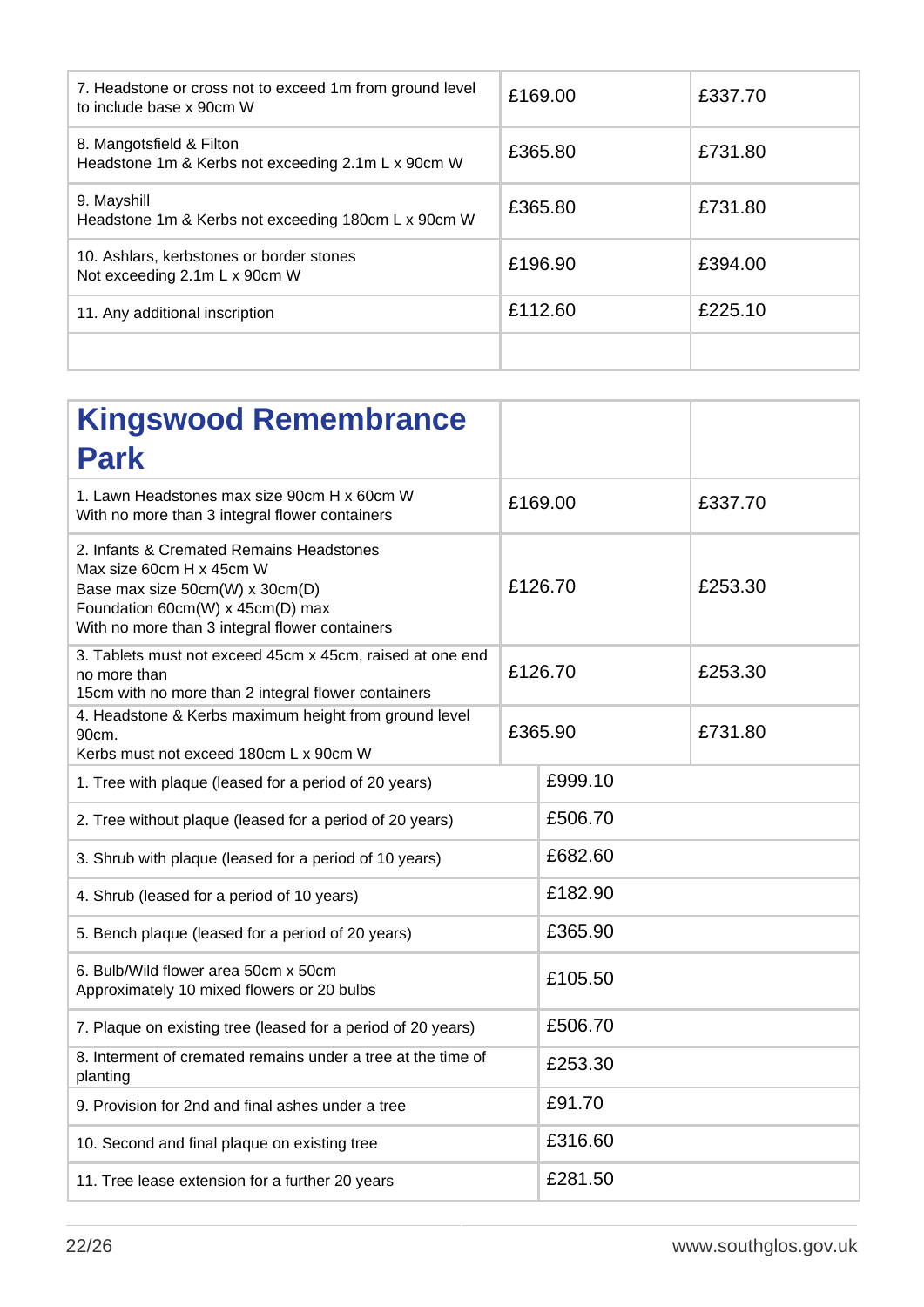| 12. Bird Boxes (leased for a period of 10 years)        | £147.80      |
|---------------------------------------------------------|--------------|
| 13. Silver aluminium conical flower receptacle          | £23.90 + vat |
| 14. Granite memorial vase with silver flower receptacle | £77.49 + vat |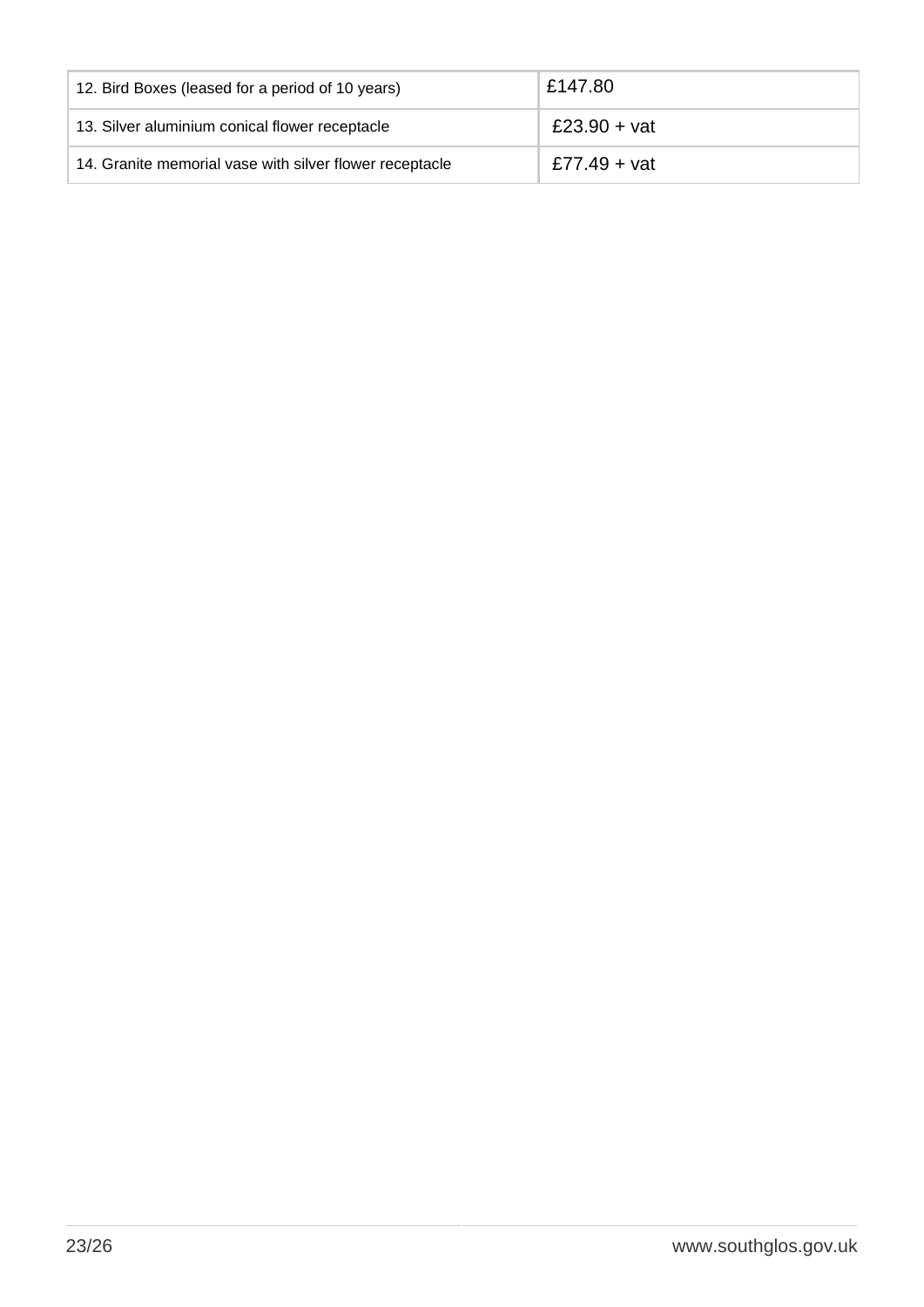### <span id="page-27-0"></span>Refuse and waste

| <b>Bulky household waste collection</b>                                                         |            |
|-------------------------------------------------------------------------------------------------|------------|
| Single/Multiple Household items - Single Item (80kg) - Easy Access                              | £39.60     |
| Single/Multiple Household items - Multiple Items (up to 4 items at 80kg each) -<br>Easy Access  | £59.20     |
| Single/Multiple Household Items – up to Load Capacity - Easy Access                             | £99.50     |
| Single/Multiple Household items - Single Item (80kg) - Poor Access                              | £50.30     |
| Single/Multiple Household items - Multiple Items (up to 4 items at 80kg each) -<br>Poor Access  | £69.70     |
| Single/Multiple Household Items - up to Load Capacity - Poor Access                             | £110.30    |
| Non Household items (general waste, mixed waste) - Part Load (150kg) - Easy<br>Access           | £45.70     |
| Non Household items (general waste, mixed waste) - Part Load (more than<br>150kg) - Easy Access | £76.00     |
| Non Household items (general waste, mixed waste) - Part Load (up to 500kg) -<br>Easy Access     | £127.70    |
| Non Household items (general waste, mixed waste) - Part Load (150kg) - Poor<br>Access           | £66.90     |
| Non Household items (general waste, mixed waste) - Part Load (more than<br>150kg) - Poor Access | £97.20     |
| Non Household items (general waste, mixed waste) - Part Load (up to 500kg) -<br>Poor Access     | £159.50    |
| Other                                                                                           | <b>POA</b> |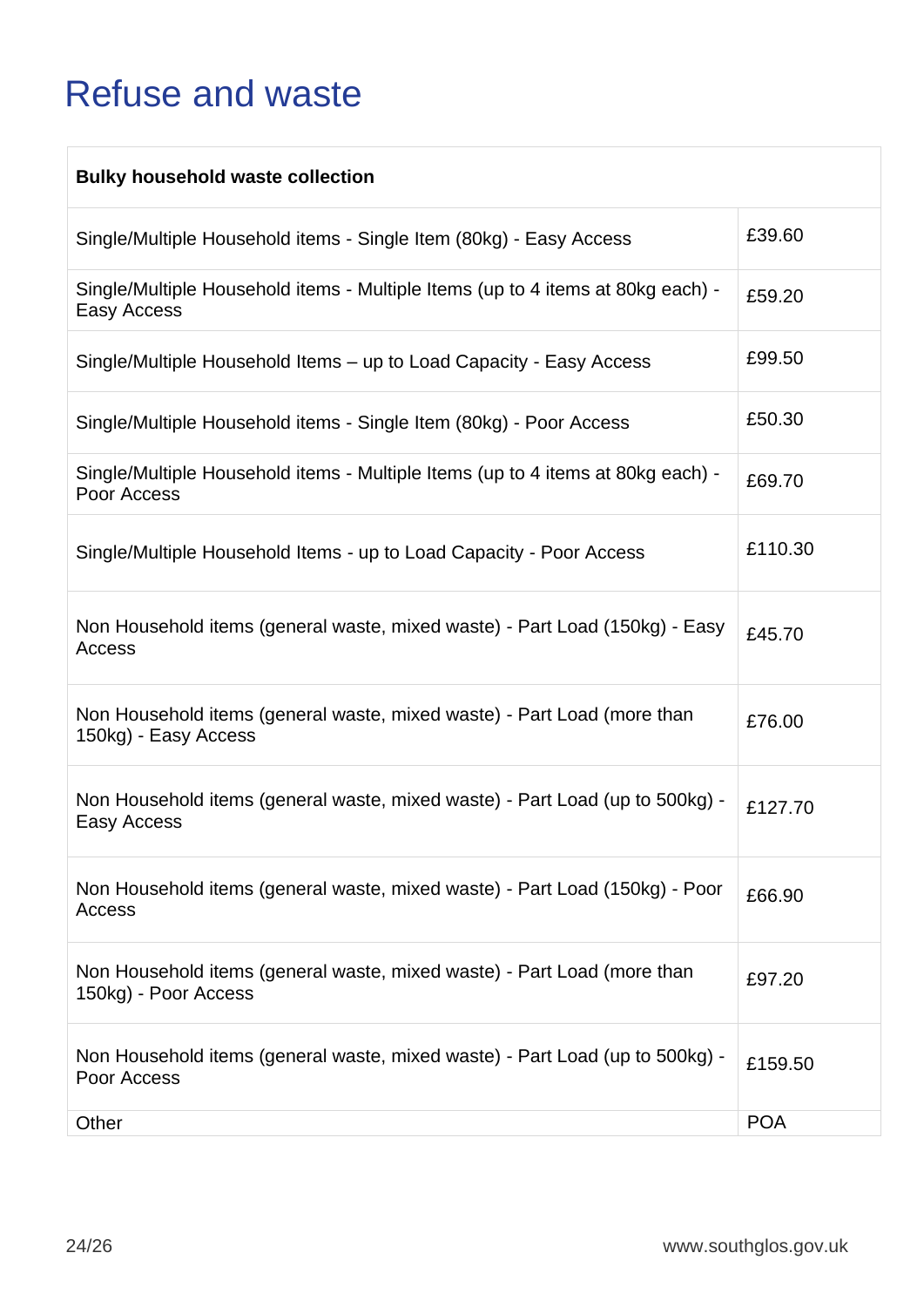| <b>Extra large capacity bin</b>                          |        |  |
|----------------------------------------------------------|--------|--|
| A 50% concession is available for low income households. | £41.00 |  |
|                                                          |        |  |
| Extra green box                                          | £0.00  |  |

#### See **Refuse and waste**

| <b>Collection of large household items</b>                                                                                                                                            |        |
|---------------------------------------------------------------------------------------------------------------------------------------------------------------------------------------|--------|
| SGC contractor SUEZ will collect large household items e.g. white goods, furniture:                                                                                                   |        |
| • minimum charge (up to a total three items per charge)                                                                                                                               | £32.00 |
| See Bulky Waste<br>A 50% concession is available for low income households and applies to the large household<br>items (e.g. white goods, furniture) collections carried out by SUEZ. |        |

| Garden waste                                                                                 |         |
|----------------------------------------------------------------------------------------------|---------|
| <b>Garden waste subscription</b><br>A 50% concession is available for low income households. | £30.00  |
| Garden waste sacks                                                                           | £2.50   |
| <b>Compost bins</b>                                                                          | £6.90   |
|                                                                                              |         |
| Re-useable birth to potty nappy kits                                                         | £175.40 |
| Re-useable nappy booster                                                                     | £71.90  |

**kits**